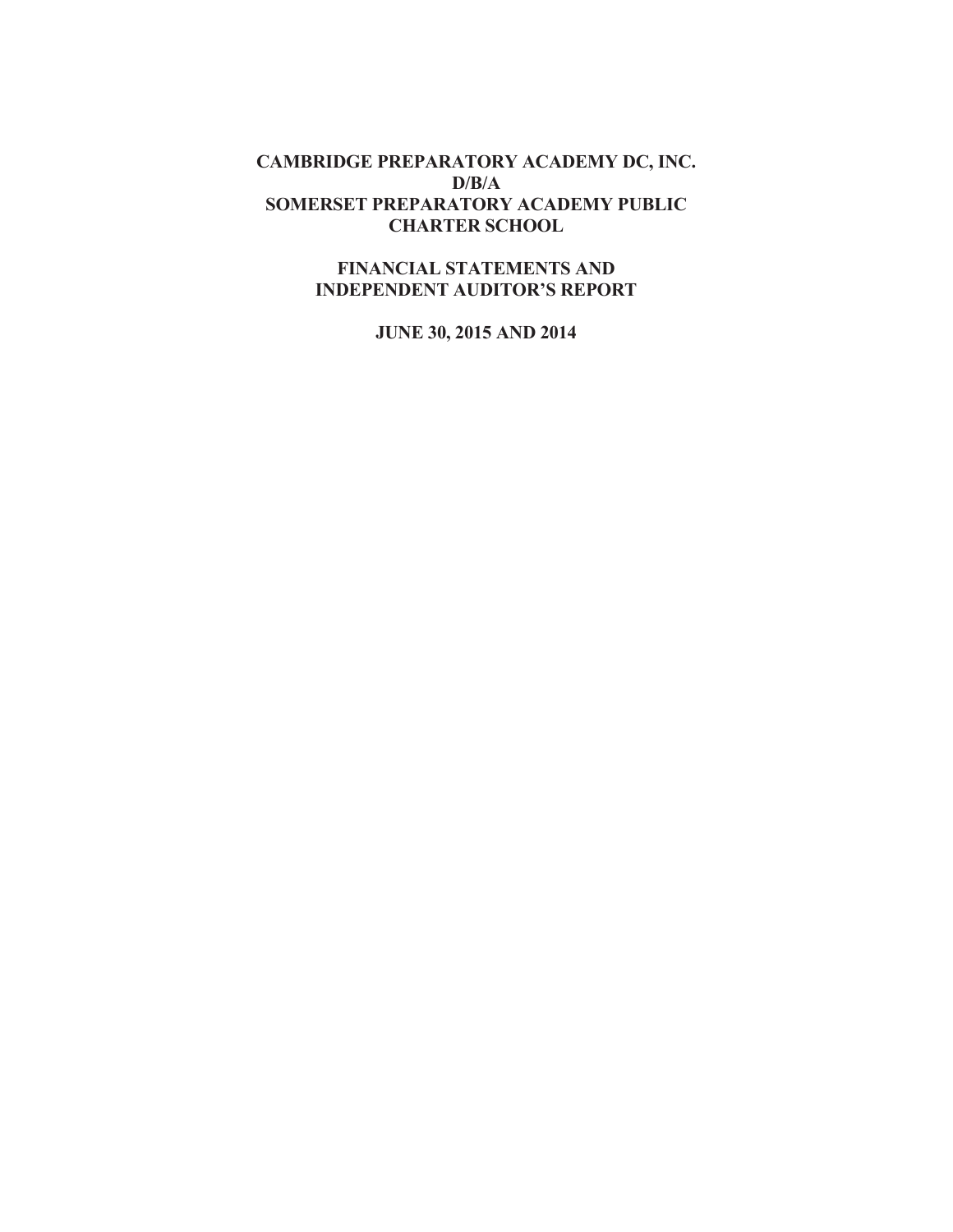# **TABLE OF CONTENTS**

|                                                                                                                                                                                                                             | Page No        |
|-----------------------------------------------------------------------------------------------------------------------------------------------------------------------------------------------------------------------------|----------------|
| <b>INDEPENDENT AUDITOR'S REPORT</b>                                                                                                                                                                                         | $1 - 3$        |
| <b>FINANCIAL STATEMENTS</b>                                                                                                                                                                                                 |                |
| <b>Statements of Financial Position</b>                                                                                                                                                                                     | 4              |
| <b>Statements of Activities</b>                                                                                                                                                                                             | 5              |
| Statement of Functional Expenses, Year Ended June 30, 2015                                                                                                                                                                  | 6              |
| Statement of Functional Expenses, Year Ended June 30, 2014                                                                                                                                                                  | $\overline{7}$ |
| <b>Statements of Cash Flows</b>                                                                                                                                                                                             | 8              |
| Notes to the Financial Statements                                                                                                                                                                                           | $9 - 14$       |
| REPORTS AND SCHEDULES REQUIRED BY OMB CIRCULAR A-133                                                                                                                                                                        |                |
| Independent Auditor's Report on Internal Control Over<br>Financial Reporting and on Compliance and Other<br>Matters Based on an Audit of Financial Statements<br>Performed in Accordance with Government Auditing Standards | $15 - 16$      |
| Independent Auditor's Report on Compliance for Each Major<br>Program and on Internal Control Over Compliance<br>Required by OMB Circular A-133                                                                              | $17 - 18$      |
| Schedule of Expenditures of Federal Awards                                                                                                                                                                                  | 19             |
| Notes to the Schedule of Expenditures of Federal Awards                                                                                                                                                                     | 20             |
| Schedule of Findings and Questioned Costs                                                                                                                                                                                   | $21 - 22$      |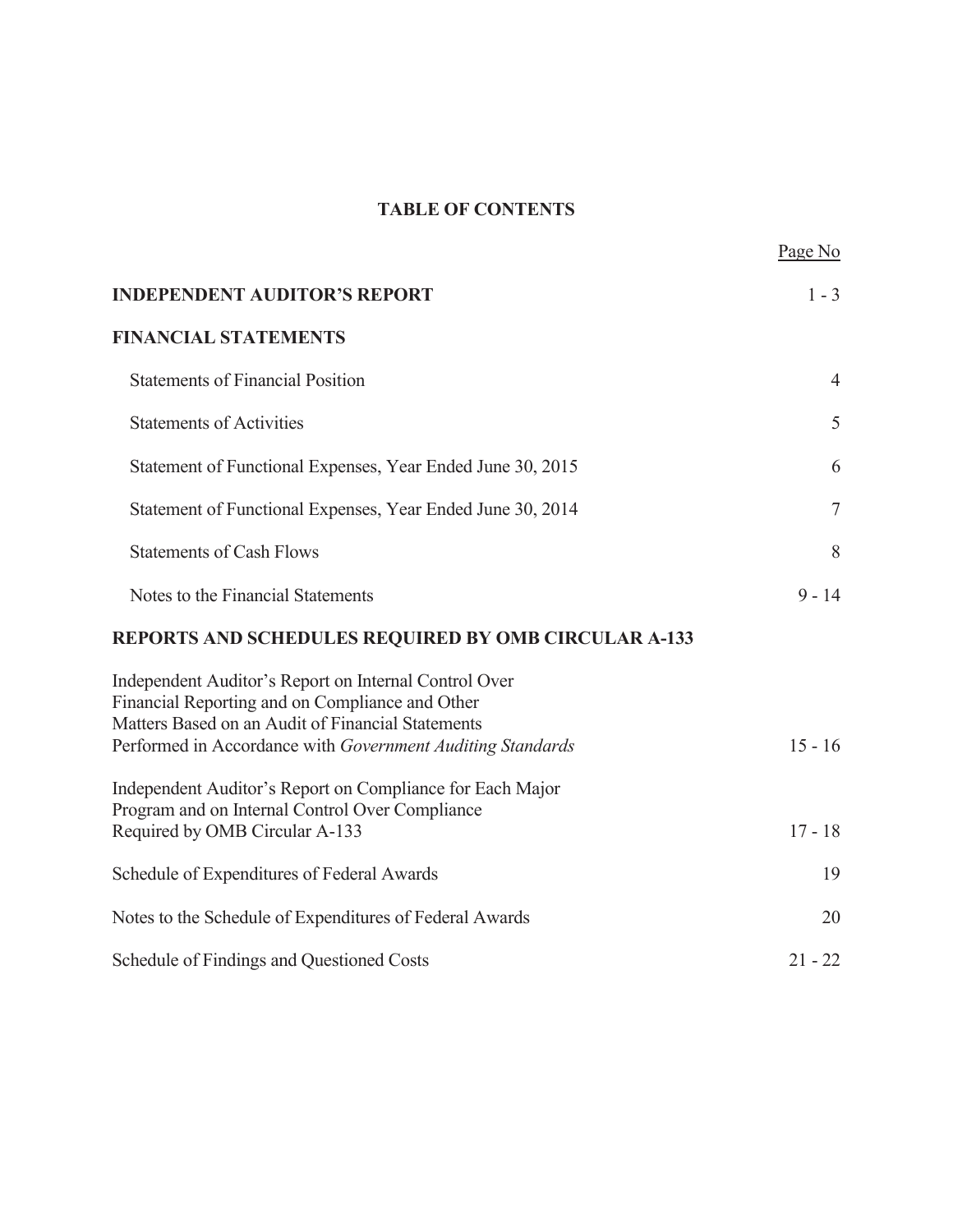

1730 Rhode Island Avenue, NW Suite 800 Washington, DC 20036 (202) 296-3306 Fax: (202) 296-0059

# Independent Auditor's Report

The Board of Directors Cambridge Preparatory Academy DC, Inc. D/B/A Somerset Preparatory Academy Public Charter School Washington, DC

## **Report on the Financial Statements**

We have audited the accompanying financial statements of Cambridge Preparatory Academy DC, Inc. D/B/A Somerset Preparatory Academy Public Charter School (the "School"), which comprise the statements of financial position as of June 30, 2015 and 2014, and the related statement of activities, and cash flows for year then ended, and the related notes to the financial statements.

#### **Management's Responsibility for the Financial Statements**

Management is responsible for the preparation and fair presentation of the financial statements in accordance with accounting principles generally accepted in the United States of America; this includes the design, implementation, and maintenance of internal control relevant to the preparation and fair presentation of financial statements that are free from material misstatement, whether due to fraud or error.

#### **Auditor's Responsibility**

Our responsibility is to express an opinion on these financial statements based on our audit. We conducted our audit in accordance with auditing standards generally accepted in the United States of America and the standards applicable to financial audits contained in *Government Auditing Standards,* issued by the Comptroller General of the United States. Those standards require that we plan and perform the audit to obtain reasonable assurance about whether the financial statements are free from material misstatement.

An audit involves performing procedures to obtain audit evidence about the amounts and disclosures in the financial statements. The procedures selected depend on the auditor's judgment, including the assessment of the risks of material misstatement of the financial statements, whether due to fraud or error. In making those risk assessments, the auditor considers internal control relevant to the entity's preparation and fair presentation of the financial statements in order to design audit procedures that are appropriate in the circumstances, but not for the purpose of expressing an opinion on the effectiveness of the entity's internal control. Accordingly, we express no such opinion. An audit also includes evaluating the appropriateness of accounting policies used and the reasonableness of significant accounting estimates made by management, as well as evaluating the overall presentation of the financial statements.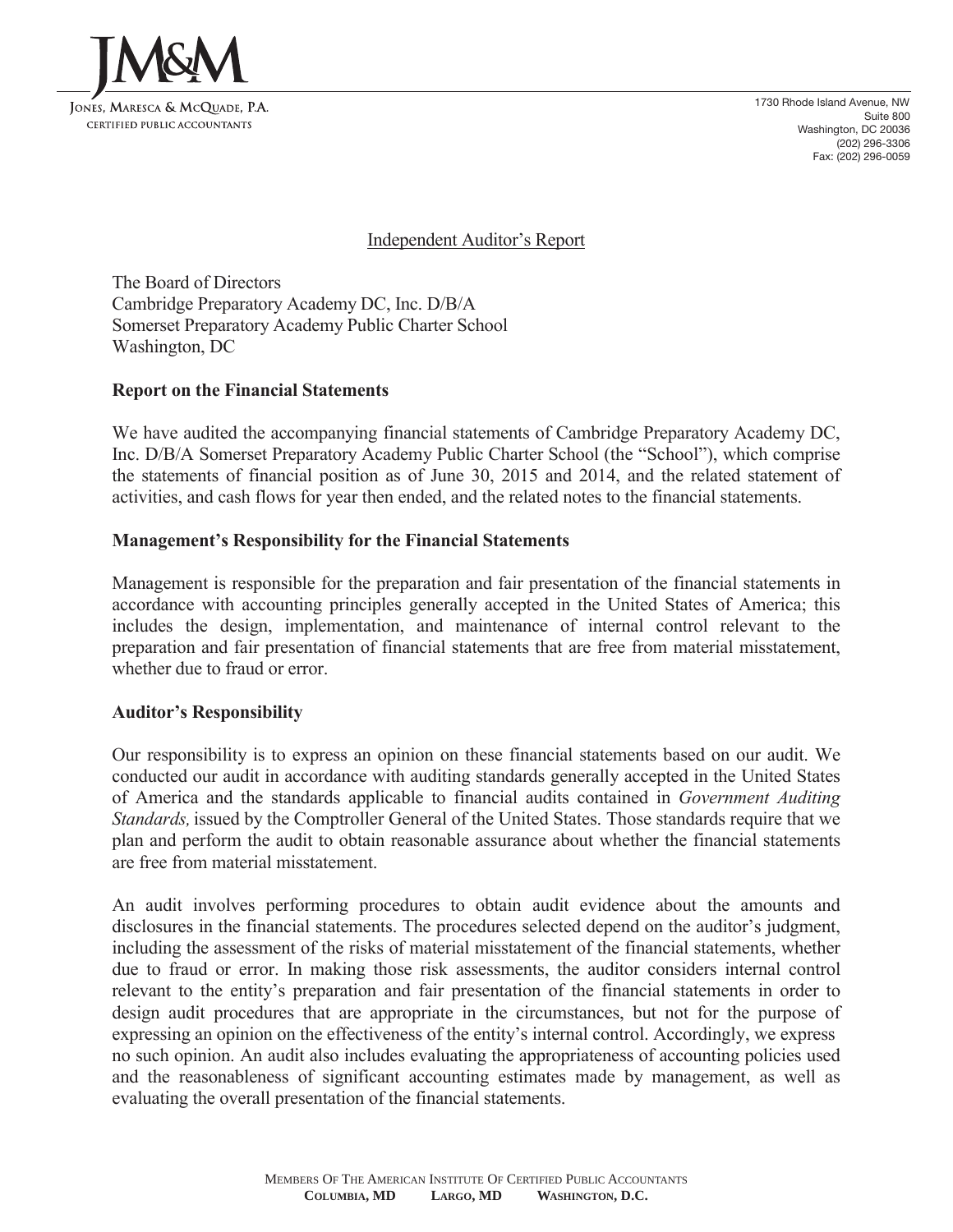Independent Auditor's Report Cambridge Preparatory Academy DC, Inc. D/B/A Somerset Preparatory Academy Public Charter School Page Two

We believe that the audit evidence we have obtained is sufficient and appropriate to provide a basis for our audit opinion.

# **Opinion**

In our opinion, the 2015 financial statements referred to above present fairly, in all material respects, the financial position of Cambridge Preparatory Academy DC, Inc. D/B/A Somerset Preparatory Academy Public Charter School as of June 30, 2015, and the changes in its net assets and its cash flows for the year then ended in accordance with accounting principles generally accepted in the United States of America.

## **Prior Period Financial Statements**

The financial statements as of June 30, 2014, were audited by McQuade Brennan, LLP, who merged with Jones, Maresca & McQuade, P.A. as of February 1, 2015, and whose report dated October 31, 2014, expressed an unmodified opinion on those statements.

## **Other Matters**

## *Other Information*

Our audits were conducted for the purpose of forming an opinion on the financial statements as a whole. The accompanying schedule of expenditures of federal awards as required by Office of Management and Budget Circular A-133*, Audits of States, Local Governments*, *and Non-Profit Organizations* is presented for purposes of additional analysis and is not a required part of the financial statements. Such information is the responsibility of management and was derived from and relates directly to the underlying accounting and other records used to prepare the financial statements. The information has been subjected to the auditing procedures applied in the audits of the financial statements and certain additional procedures, including comparing and reconciling such information directly to the underlying accounting and other records used to prepare the financial statements or to the financial statements themselves, and other additional procedures in accordance with auditing standards generally accepted in the United States of America. In our opinion, the information is fairly stated, in all material respects, in relation to the financial statements as a whole.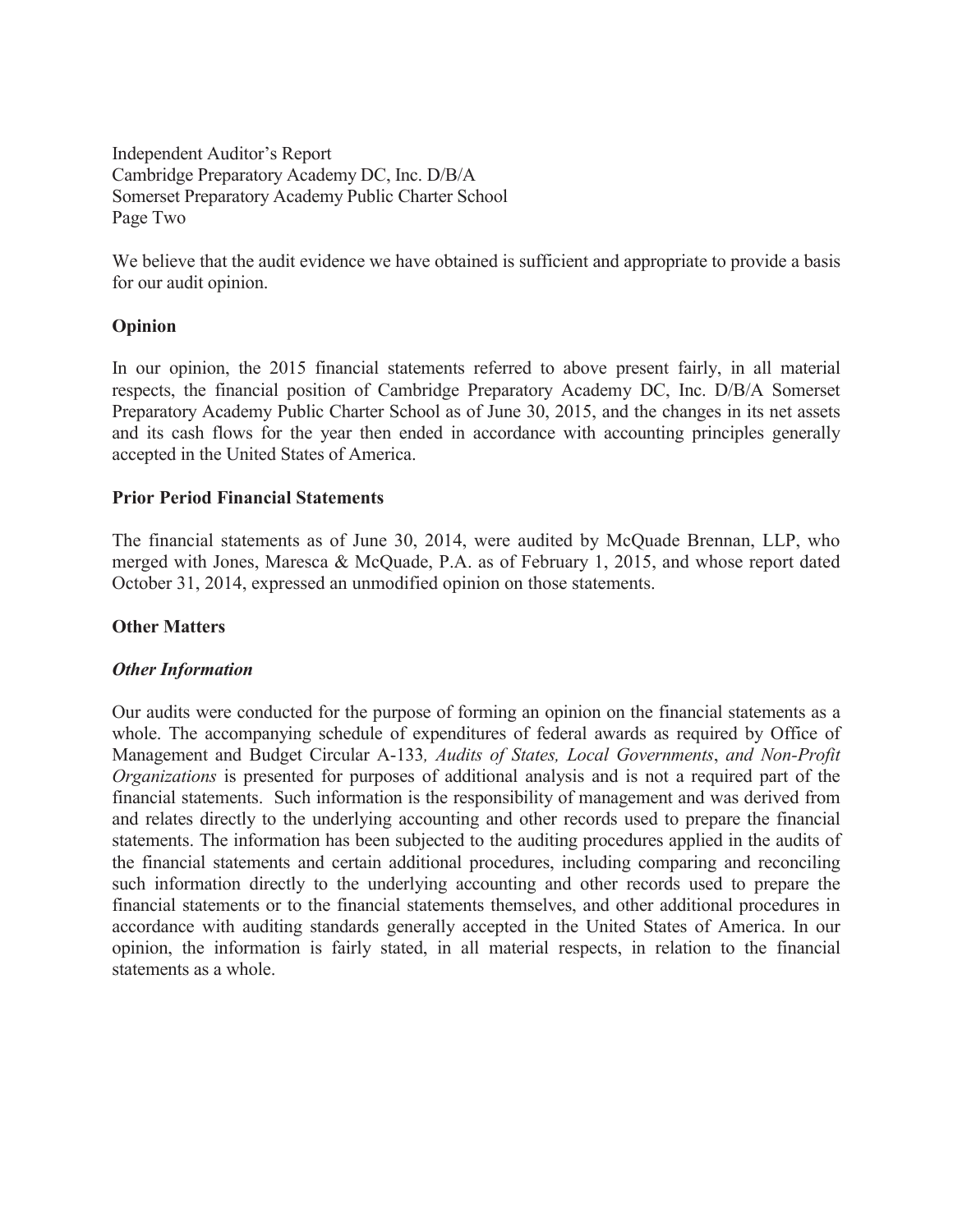Independent Auditor's Report Cambridge Preparatory Academy DC, Inc. D/B/A Somerset Preparatory Academy Public Charter School Page Three

# **Other Reporting Required by** *Government Auditing Standards*

In accordance with *Government Auditing Standards*, we have also issued our report dated November 17, 2015, on our consideration of the School's internal control over financial reporting and on our tests of its compliance with certain provisions of laws, regulations, contracts, and grant agreements and other matters. The purpose of that report is to describe the scope of our testing of internal control over financial reporting and compliance and the results of that testing, and not to provide an opinion on internal control over financial reporting or on compliance. That report is an integral part of an audit performed in accordance with *Government Auditing Standards* in considering the School's internal control over financial reporting and compliance.

Jam Marma & Mc Quade PA

Washington, DC November 17, 2015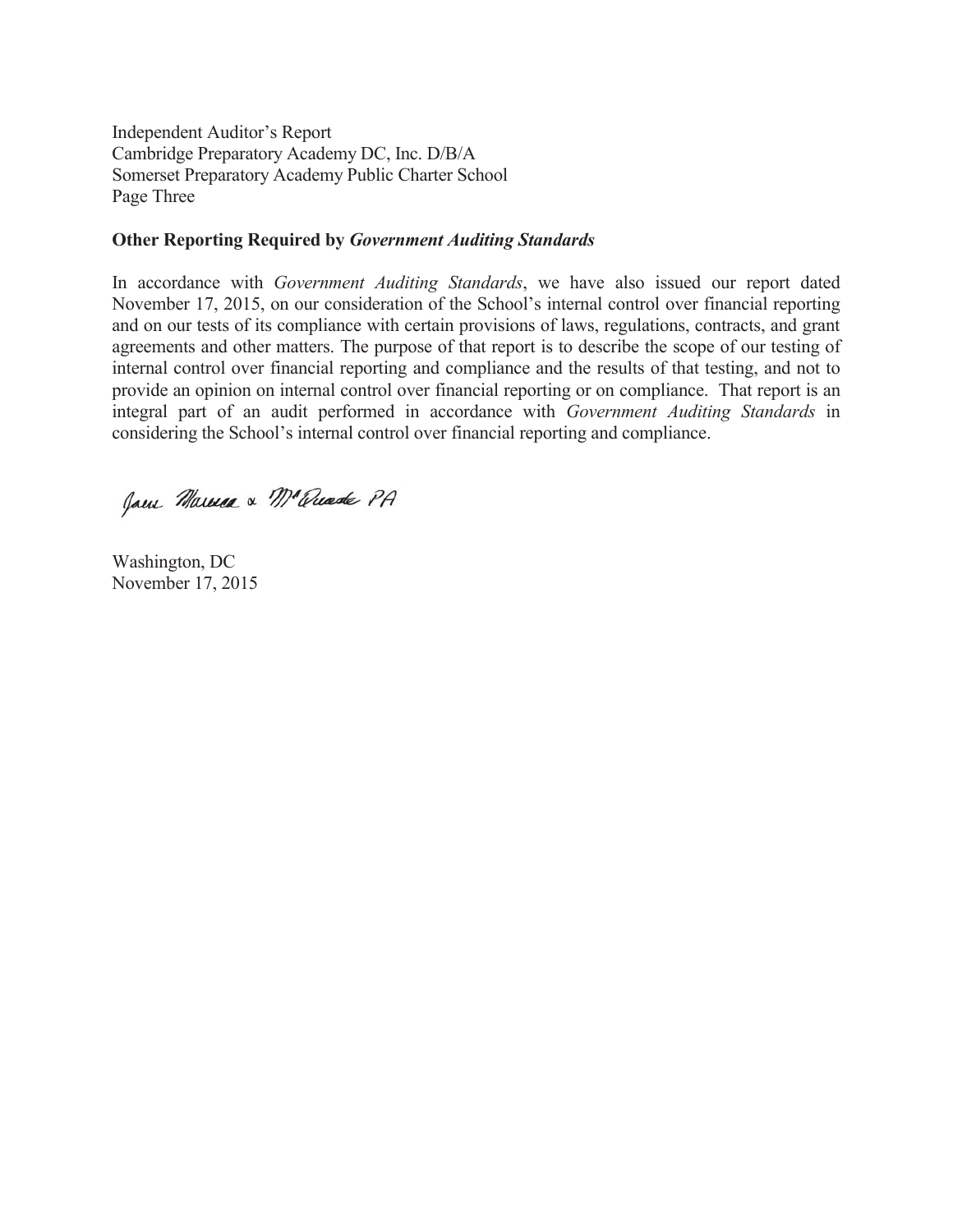# **STATEMENTS OF FINANCIAL POSITION JUNE 30, 2015 AND 2014 SOMERSET PREPARATORY ACADEMY PUBLIC CHARTER SCHOOL CAMBRIDGE PREPARATORY ACADEMY DC, INC. D/B/A**

|                                         |               | 2015      |                           | 2014    |
|-----------------------------------------|---------------|-----------|---------------------------|---------|
| <b>ASSETS</b>                           |               |           |                           |         |
| <b>CURRENT ASSETS</b>                   |               |           |                           |         |
| Cash                                    | $\mathbb{S}$  | 502,028   | $\mathbb{S}$              | 209,522 |
| Grants receivable                       |               | 171,429   |                           | 69,917  |
| Prepaid expenses and employee advances  |               | 38,274    |                           | 34,123  |
| Total current assets                    |               | 711,731   |                           | 313,562 |
| PROPERTY AND EQUIPMENT, NET             |               | 338,143   |                           | 171,616 |
| <b>OTHER ASSETS</b>                     |               |           |                           |         |
| Deposits                                |               | 5,000     |                           | 5,000   |
| <b>TOTAL ASSETS</b>                     | S             | 1,054,874 | $\boldsymbol{\mathsf{S}}$ | 490,178 |
| <b>LIABILITIES AND NET ASSETS</b>       |               |           |                           |         |
| <b>CURRENT LIABILITIES</b>              |               |           |                           |         |
| Accounts payable                        | $\mathcal{S}$ | 155,422   | $\mathbb{S}$              | 209,772 |
| Accrued salaries and related expenses   |               | 190,198   |                           | 99,418  |
| Total current liabilities               |               | 345,620   |                           | 309,190 |
| <b>NET ASSETS</b>                       |               |           |                           |         |
| Unrestricted                            |               | 709,254   |                           | 180,989 |
| <b>TOTAL LIABILITIES AND NET ASSETS</b> | S.            | 1,054,874 | \$                        | 490,178 |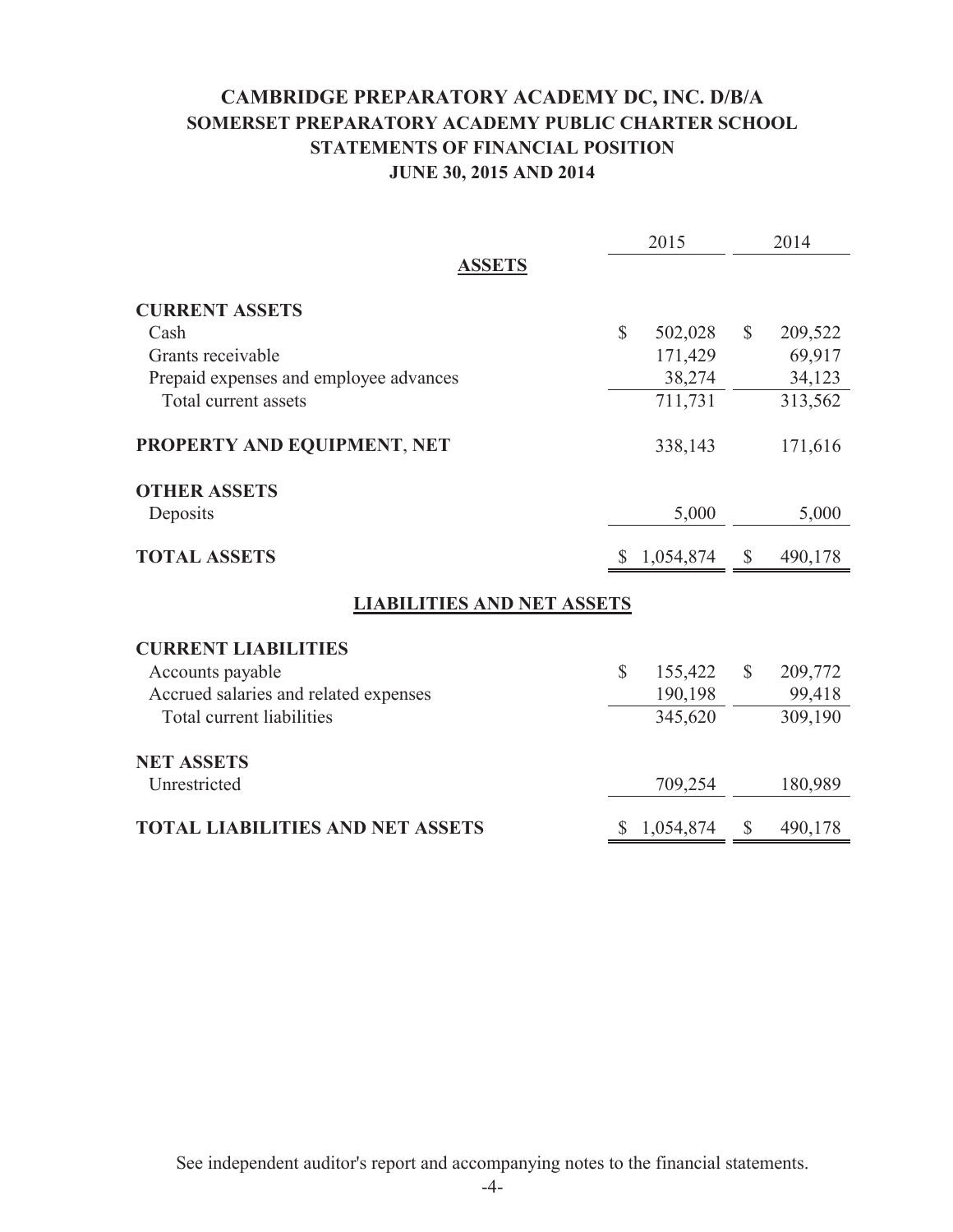# **CAMBRIDGE PREPARATORY ACADEMY DC, INC. D/B/A STATEMENTS OF ACTIVITIES FOR THE YEARS ENDED JUNE 30, 2015 AND 2014 SOMERSET PREPARATORY ACADEMY PUBLIC CHARTER SCHOOL**

|                                     |              | 2015      |              | 2014      |
|-------------------------------------|--------------|-----------|--------------|-----------|
| <b>REVENUE AND SUPPORT</b>          |              |           |              |           |
| Per pupil charter payments          | $\mathbb{S}$ | 3,827,803 | $\mathbb{S}$ | 1,927,150 |
| Per pupil facilities allowance      |              | 737,280   |              | 480,000   |
| Federal entitlements and grants     |              | 698,681   |              | 533,284   |
| Other government grants             |              | 16,353    |              | 4,045     |
| In-kind contributions               |              | 11,045    |              | 24,250    |
| Activity fees                       |              | 5,918     |              | 1,421     |
| Other income                        |              | 6,341     |              | 3,676     |
| Total revenue and support           |              | 5,303,421 |              | 2,973,826 |
| <b>EXPENSES</b>                     |              |           |              |           |
| Programs - educational services     |              | 3,700,494 |              | 2,059,452 |
| General and administrative services |              | 1,073,200 |              | 726,091   |
| Fundraising                         |              | 1,459     |              | 2,500     |
| Total expenses                      |              | 4,775,153 |              | 2,788,043 |
| <b>CHANGE IN NET ASSETS</b>         |              | 528,268   |              | 185,783   |
| NET ASSETS, beginning of year       |              | 180,986   |              | (4, 794)  |
| NET ASSETS, end of year             |              | 709,254   | \$           | 180,989   |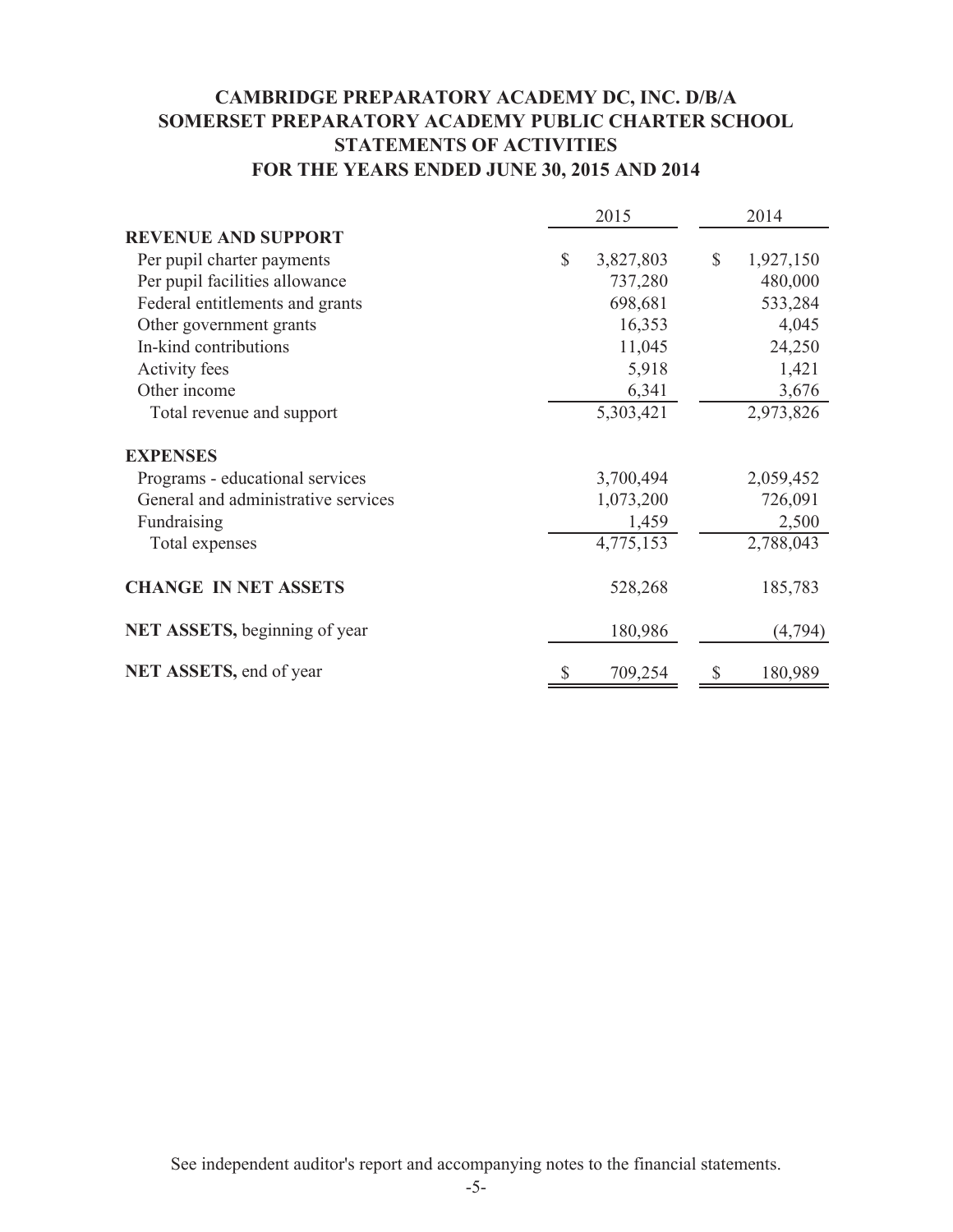#### **SOMERSET PREPARATORY ACADEMY PUBLIC CHARTER SCHOOL STATEMENT OF FUNCTIONAL EXPENSES FOR THE YEAR ENDED JUNE 30, 2015 CAMBRIDGE PREPARATORY ACADEMY DC, INC. D/B/A**

|                                                                 | Program -        | General and     |                       |                           |                  |
|-----------------------------------------------------------------|------------------|-----------------|-----------------------|---------------------------|------------------|
|                                                                 | Educational      | Administrative  |                       |                           |                  |
| <b>Personnel Costs</b>                                          | Services         | Services        | Fundraising           |                           | Total            |
| Salaries                                                        | \$<br>2,094,949  | \$<br>501,035   | \$                    | S                         | 2,595,984        |
| Employee benefits                                               | 66,453           | 17,102          |                       |                           | 83,555           |
|                                                                 |                  |                 |                       |                           |                  |
| Payroll taxes                                                   | 167,091          | 43,000          |                       |                           | 210,091          |
| Professional development<br><b>Total Personnel Costs</b>        | 50,673           |                 |                       |                           | 50,673           |
|                                                                 | 2,379,166        | 561,137         |                       |                           | 2,940,303        |
| <b>Direct Student Costs</b>                                     |                  |                 |                       |                           |                  |
| Supplies and materials                                          | 192,175          |                 |                       |                           | 192,175          |
| Library and media center                                        | 5,910            |                 |                       |                           | 5,910            |
| Contracted instruction fees                                     | 194,132          |                 |                       |                           | 194,132          |
| Student assessments                                             | 9,307            |                 |                       |                           | 9,307            |
| Other student costs                                             | 55,819           |                 |                       |                           | 55,819           |
| <b>Total Direct Student Costs</b>                               | 457,343          |                 |                       |                           | 457,343          |
|                                                                 |                  |                 |                       |                           |                  |
| <b>Occupancy Expenses</b>                                       |                  |                 |                       |                           |                  |
| Rent                                                            | 471,859          | 117,965         |                       |                           | 589,824          |
| Maintenance and repairs                                         | 13,879           | 3,470           |                       |                           | 17,349           |
| Contracted building services<br><b>Total Occupancy Expenses</b> | 1,229<br>486,967 | 307<br>121,742  |                       |                           | 1,536<br>608,709 |
|                                                                 |                  |                 |                       |                           |                  |
| <b>Office Expenses</b>                                          |                  |                 |                       |                           |                  |
| Office supplies and materials                                   | 50,045           | 12,511          |                       |                           | 62,556           |
| Equipment rental                                                | 13,182           | 3,296           |                       |                           | 16,478           |
| Telecommunications                                              | 14,591           | 3,648           |                       |                           | 18,239           |
| Professional fees                                               |                  | 71,097          |                       |                           | 71,097           |
| Contracted technology support                                   | 13,574           | 3,394           |                       |                           | 16,968           |
| Printing and copying                                            | 5,489            | 1,372           |                       |                           | 6,861            |
| Postage and shipping                                            | 675              | 169             |                       |                           | 844              |
| Other office expense                                            | 10,168           | 2,542           |                       |                           | 12,710           |
| <b>Total Office Expenses</b>                                    | 107,723          | 98,029          |                       |                           | 205,753          |
| <b>General Expenses</b>                                         |                  |                 |                       |                           |                  |
| Insurance                                                       | 18,224           | 4,556           |                       |                           | 22,780           |
| Transportation                                                  | 22,641           |                 |                       |                           | 22,641           |
| Bank & credit card fees                                         | 470              | 117             |                       |                           | 922              |
| Depreciation                                                    | 84,161           | 21,040          |                       |                           | 105,202          |
| Food service/catering                                           | 132,025          |                 |                       |                           | 132,025          |
| Administration fee                                              |                  | 65,261          |                       |                           | 65,261           |
| Management fee                                                  |                  | 198,375         |                       |                           | 198,375          |
| Other general expense                                           | 7,941            | 1,985           |                       |                           | 9,926            |
| Food and entertainment                                          |                  |                 | 1,459                 |                           | 1,459            |
| Memberships and subscriptions                                   | 3,832            | 958             |                       |                           | 4,789            |
| <b>Total General Expenses</b>                                   | 269,294          | 292,292         | 1,459                 |                           | 563,045          |
|                                                                 |                  |                 |                       |                           |                  |
| <b>Total Expenses</b>                                           | \$<br>3,700,494  | \$<br>1,073,200 | $\mathbb{S}$<br>1,459 | $\boldsymbol{\mathsf{S}}$ | 4,775,153        |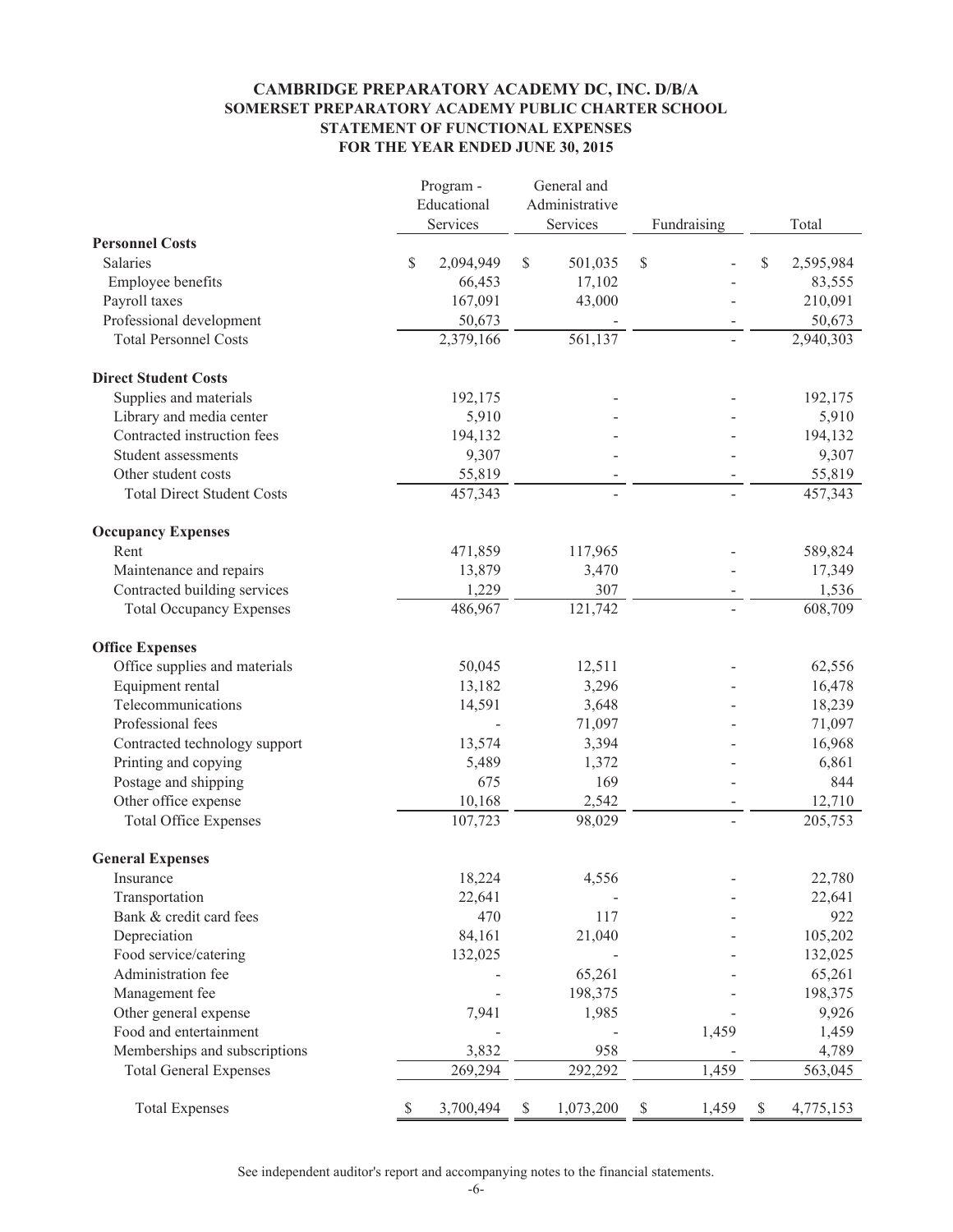## **SOMERSET PREPARATORY ACADEMY PUBLIC CHARTER SCHOOL STATEMENT OF FUNCTIONAL EXPENSES FOR THE YEAR ENDED JUNE 30, 2014 CAMBRIDGE PREPARATORY ACADEMY DC, INC. D/B/A**

|                                   | Program -<br>Educational<br>Services |                                             | General and<br>Administrative<br>Services | Fundraising   | Total           |
|-----------------------------------|--------------------------------------|---------------------------------------------|-------------------------------------------|---------------|-----------------|
| <b>Personnel Costs</b>            |                                      |                                             |                                           |               |                 |
| Salaries                          | \$<br>1,032,910                      | \$                                          | 452,711                                   | \$            | \$<br>1,485,621 |
| Employee benefits                 | 11,246                               |                                             | 4,820                                     |               | 16,066          |
| Payroll taxes                     | 82,643                               |                                             | 35,418                                    |               | 118,061         |
| Professional development          | 23,417                               |                                             |                                           |               | 23,417          |
| <b>Total Personnel Cost</b>       | 1,150,216                            |                                             | 492,949                                   |               | 1,643,165       |
| <b>Direct Student Costs</b>       |                                      |                                             |                                           |               |                 |
| Supplies and materials            | 138,354                              |                                             |                                           |               | 138,354         |
| Library and media center          | 6,042                                |                                             |                                           |               | 6,042           |
| Contracted instruction fees       | 125,460                              |                                             |                                           |               | 125,460         |
| Student assessments               | 21,632                               |                                             |                                           |               | 21,632          |
| Other student costs               | 37,999                               |                                             |                                           |               | 37,999          |
| <b>Total Direct Student Costs</b> | 329,487                              |                                             |                                           |               | 329,487         |
| <b>Occupancy Expenses</b>         |                                      |                                             |                                           |               |                 |
| Rent                              | 307,200                              |                                             | 76,800                                    |               | 384,000         |
| Maintenance and repairs           | 2,186                                |                                             | 547                                       |               | 2,733           |
| Contracted building services      | 14,462                               |                                             | 3,615                                     |               | 18,077          |
| <b>Total Occupancy Expenses</b>   | 323,848                              |                                             | 80,962                                    |               | 404,810         |
| <b>Office Expenses</b>            |                                      |                                             |                                           |               |                 |
| Office supplies and materials     | 39,007                               |                                             | 9,752                                     |               | 48,759          |
| Equipment rental                  | 7,152                                |                                             | 1,788                                     |               | 8,940           |
| Telecommunications                | 8,699                                |                                             | 2,175                                     |               | 10,874          |
| Professional fees                 |                                      |                                             | 22,385                                    |               | 22,385          |
| Contracted technology support     | 13,482                               |                                             | 3,370                                     |               | 16,852          |
| Printing and copying              | 219                                  |                                             | 55                                        |               | 274             |
| Postage and shipping              | 1,346                                |                                             | 337                                       |               | 1,683           |
| Other office expense              | 1,731                                |                                             | 433                                       |               | 2,164           |
| <b>Total Office Expenses</b>      | 71,635                               |                                             | 40,295                                    |               | 111,931         |
| <b>General Expenses</b>           |                                      |                                             |                                           |               |                 |
| Insurance                         | 27,470                               |                                             | 6,867                                     |               | 34,337          |
| Transportation                    | 14,891                               |                                             |                                           |               | 14,891          |
| Bank & credit card fees           | 738                                  |                                             | 184                                       |               | 922             |
| Depreciation                      | 37,193                               |                                             | 9,298                                     |               | 46,492          |
| Food service/catering             | 100,580                              |                                             |                                           |               | 100,580         |
| Management fee                    |                                      |                                             | 93,000                                    |               | 93,000          |
| Other general expense             | 688                                  |                                             | 1,860                                     |               | 2,548           |
| Food and entertainment            |                                      |                                             |                                           | 2,500         | 2,500           |
| Memberships and subscriptions     | 2,706                                |                                             | 676                                       |               | 3,381           |
| <b>Total General Expenses</b>     | 184,266                              |                                             | 111,885                                   | 2,500         | 298,651         |
| <b>Total Expenses</b>             | \$<br>2,059,452                      | $\mathbb{S}% _{n}^{X\rightarrow\mathbb{R}}$ | 726,091                                   | $\$$<br>2,500 | \$<br>2,788,044 |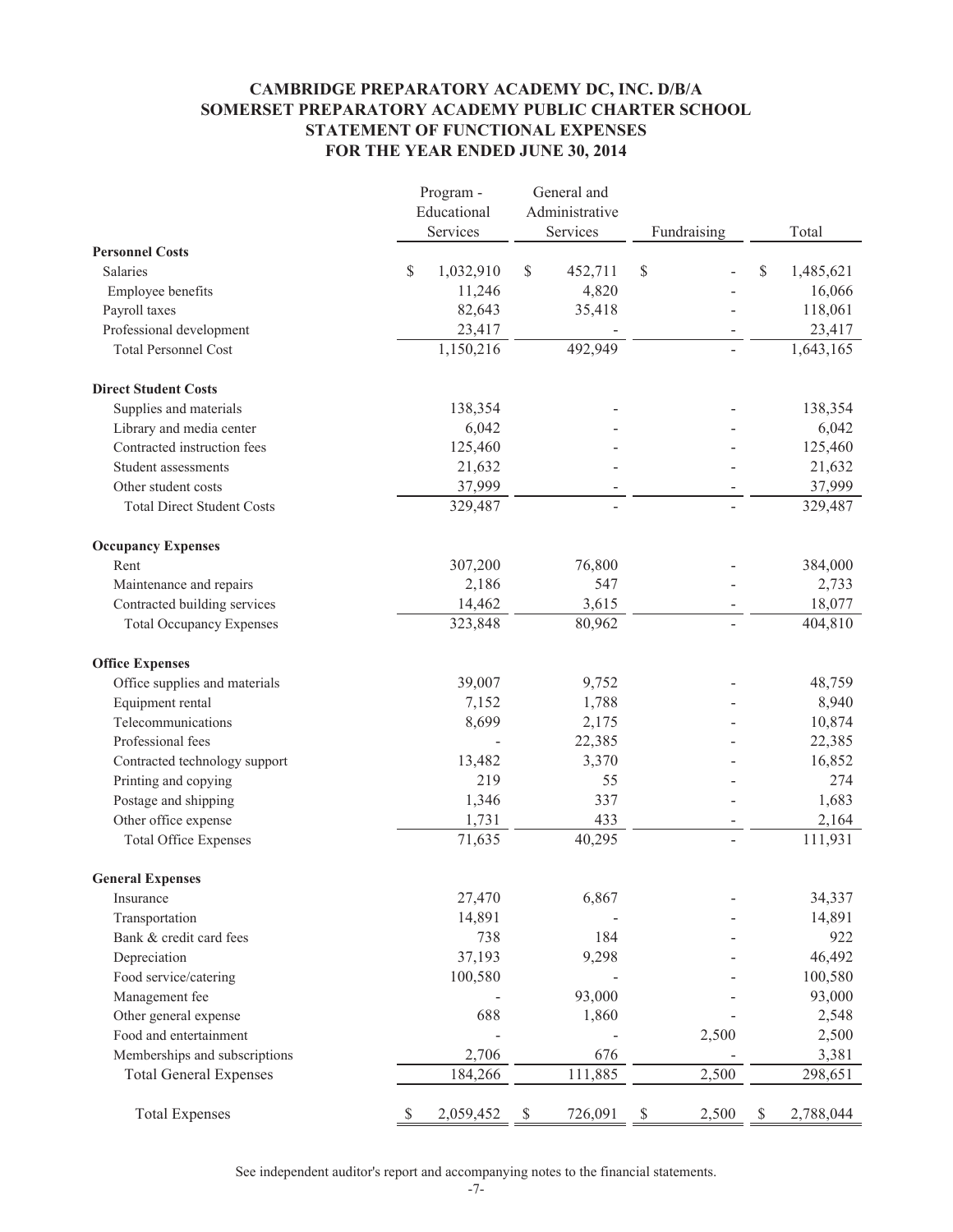# **SOMERSET PREPARATORY ACADEMY PUBLIC CHARTER SCHOOL STATEMENTS OF CASH FLOWS YEARS ENDED JUNE 30, 2015 AND 2014 CAMBRIDGE PREPARATORY ACADEMY DC, INC. D/B/A**

|                                                                                            | 2015         |            | 2014         |           |
|--------------------------------------------------------------------------------------------|--------------|------------|--------------|-----------|
| <b>CASH FLOWS FROM OPERATING ACTIVITIES</b>                                                |              |            |              |           |
| Change in net assets                                                                       | $\mathbb{S}$ | 528,268    | $\mathbb{S}$ | 185,783   |
| Adjustments to reconcile change in net assets to cash<br>provided by operating activities: |              |            |              |           |
| Depreciation                                                                               |              | 105,201    |              | 46,492    |
| (Increase) decrease in assets:                                                             |              |            |              |           |
| Grants receivable                                                                          |              | (101, 512) |              | 32,027    |
| Prepaid expenses and employee advances                                                     |              | (4,151)    |              | (34, 123) |
| Deposits                                                                                   |              |            |              | (5,000)   |
| Increase (decrease) in liabilities:                                                        |              |            |              |           |
| Accounts payable                                                                           |              | (54, 351)  |              | 208,444   |
| Accrued salaries and related expenses                                                      |              | 90,780     |              | 131,223   |
| Cash provided by operating activities:                                                     |              | 564,235    |              | 564,846   |
| <b>CASH FLOWS FROM INVESTING ACTIVITIES</b><br>Purchase of property and equipment          |              | (271, 729) |              | (216,010) |
| <b>CASH FLOWS FROM FINANCING ACTIVITIES</b><br>Payments on loans                           |              |            |              | (140,000) |
| <b>NET CHANGE IN CASH</b>                                                                  |              | 292,506    |              | 208,836   |
| CASH, beginning of year                                                                    |              | 209,522    |              | 686       |
| CASH, end of year                                                                          | \$           | 502,028    | \$           | 209,522   |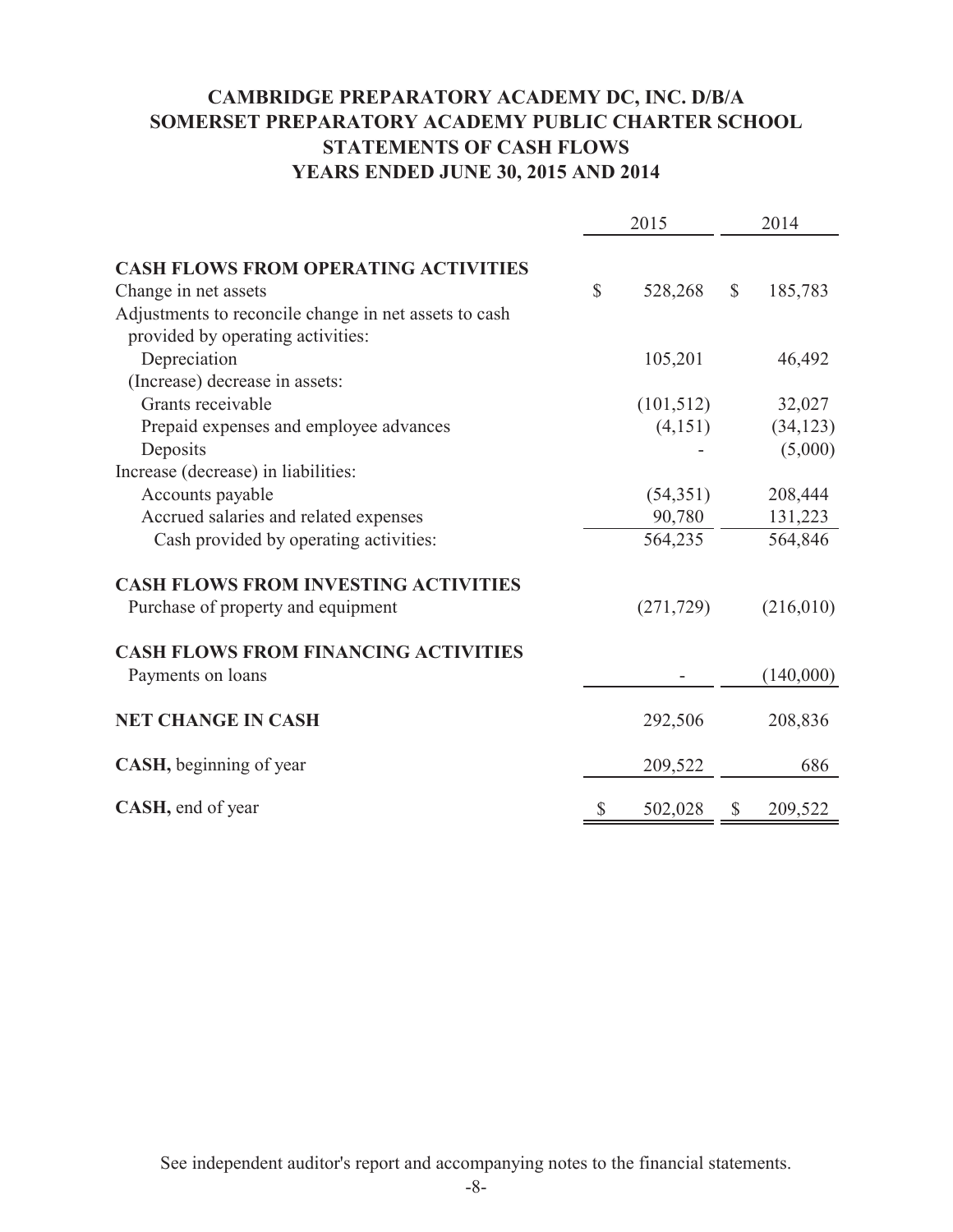# **NOTE A - ORGANIZATION AND NATURE OF BUSINESS**

Cambridge Preparatory Academy DC, Inc. d/b/a, Somerset Preparatory Academy Public Charter School (the School) is a not-for-profit organization, incorporated in the District of Columbia in 2011. The School is an affiliate of the Somerset Academy Inc., a Florida based charter school organization.

The School's mission is to promote a culture that maximizes student achievement and fosters the development of responsible, self-directed life-long learners in a safe and enriching environment. This is achieved by a rigorous academic environment focused on the fundamentals of leadership development, enhanced personal responsibility, and community involvement. For School years 2015-2014 and 2013-2014, the School served grades 6-9 and 6-8, respectively.

# **NOTE B - SUMMARY OF SIGNIFICANT ACCOUNTING POLICIES**

## Basis of Accounting

The School's financial statements are prepared on the accrual basis of accounting. Therefore, revenue and related assets are recognized when earned and expenses and related liabilities are recognized as the obligations are incurred.

## Basis of Presentation

Financial statement presentation follows Financial Accounting Standards Board (FASB) Accounting Standards Codification (ASC) Topic Not-for-Profit Entities. In accordance with the topic, the School is required to report information regarding its financial position and activities according to three classes of net assets. Accordingly, the net assets of the School and changes therein are classified and reported as follows:

*Unrestricted Net Assets* **-** Net assets not subject to donor-imposed stipulations

*Temporarily restricted net assets* **-** Net assets subject to donor-imposed stipulations that may or will be met by either actions of the School and/or the passage of time. There were no temporarily restricted net assets as of June 30, 2015 and 2014.

*Permanently restricted net assets* **-** Net assets subject to donor-imposed stipulations that may be maintained permanently by the School. There were no permanently restricted net assets as of June 30, 2015 and 2014.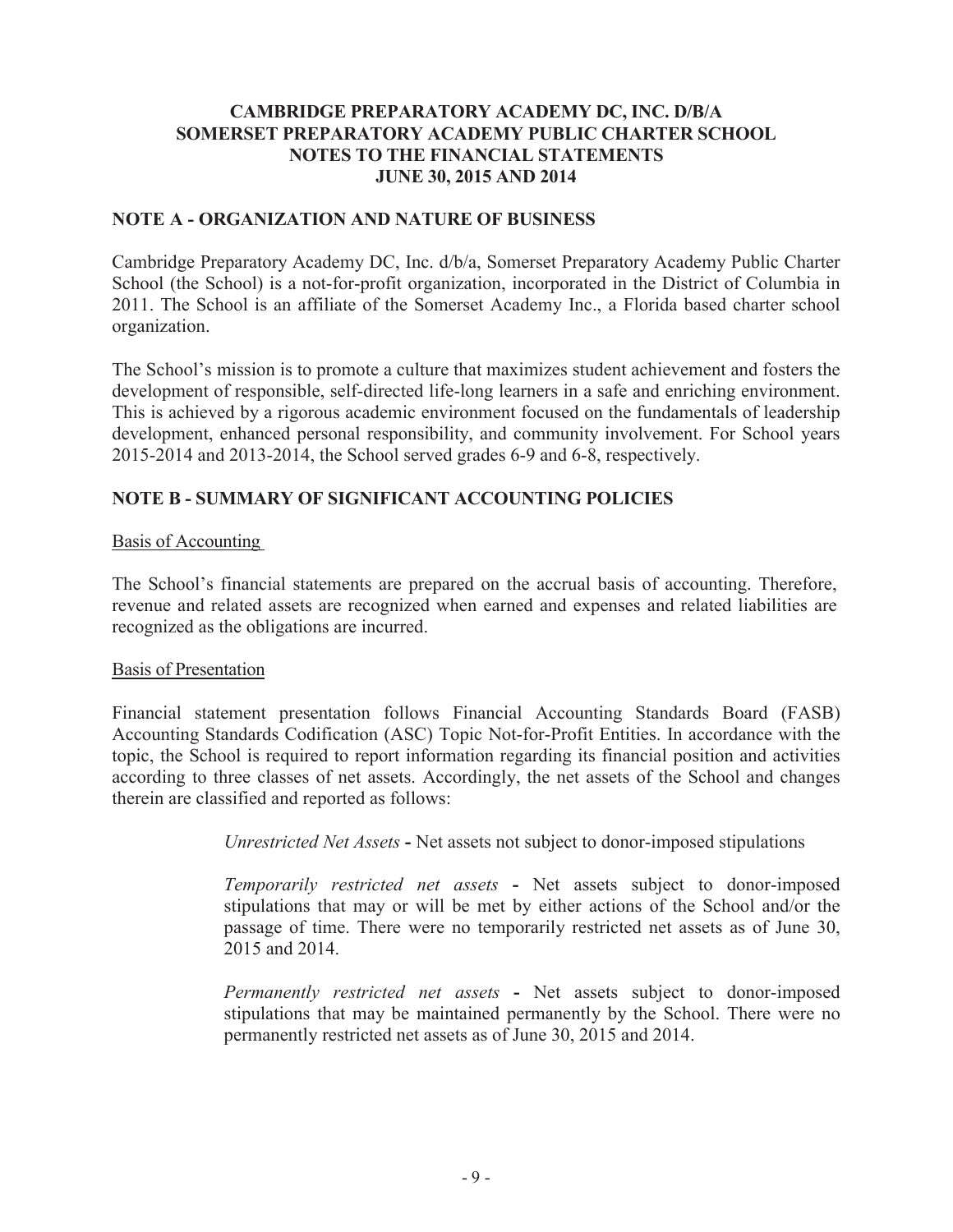# **NOTE B – SUMMARY OF SIGNIFICANT ACCOUNTING POLICIES** - continued

#### Grants Receivable

Grants receivable consist of unsecured amounts due from public funding sources whose ability to pay are subject to appropriation. The School performs ongoing credit evaluations of its funding sources and generally does not require collateral. Grants receivable are reported net of the allowance for doubtful accounts, if any. The allowance, if any, is estimated based on historical collection trends, the age of outstanding receivable and existing economic conditions. If actual experience changes, revisions to the allowance may be necessary. Due to the nature of funding from the federal government and the District of Columbia, management believes that all receivables will be collected. Therefore, no allowance for doubtful accounts has been recorded.

#### Employee Advances

The School provides employee advances to staff that are approved by management. The advances are deducted from the employees' future salary payments per pay period until paid in full or at date of termination, if terminated before advance is paid in full.

#### Property and Equipment

Property and equipment are carried at cost or, if donated, at the approximate fair value at the date of donation. The School capitalizes all expenditures for property and equipment over \$1,000. Depreciation is computed, using the straight-line method over the useful lives of the assets which ranges from three to seven years. When assets are sold or otherwise disposed of the asset and related accumulated depreciation are removed from the accounts and any remaining gain or loss is included in operations. Repairs and maintenance are expensed as incurred.

## Grants and Contributions

Contributions received are recorded as unrestricted, temporarily restricted, or permanently restricted support, depending on the existence and/or nature of donor restrictions. All donorrestricted support is reported as an increase in temporarily or permanently restricted net assets, depending on the nature of the restriction. When the purpose of the restriction is accomplished, temporarily restricted net assets are reclassified to unrestricted net assets and reported as net assets released from restrictions. Restricted contributions that are expended in the year of receipt are included as unrestricted contributions in the statements of activities.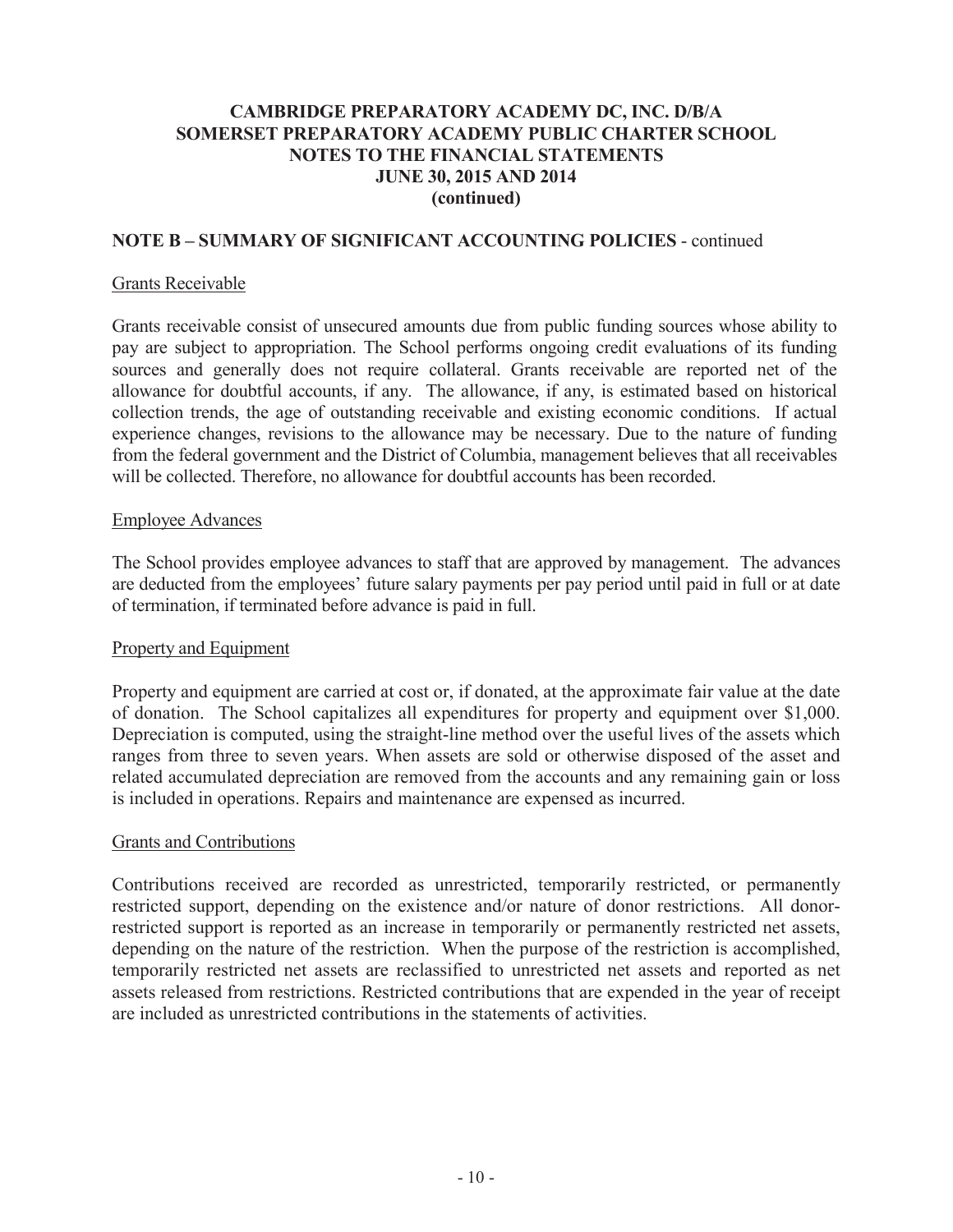# **NOTE B – SUMMARY OF SIGNIFICANT ACCOUNTING POLICIES** - continued

## Activity Fee

Activity fees are recognized at the time of the activity. This revenue is amounts collected from students from, but not restricted to, field trips, camps and other school related activities.

#### In-kind Contributions

In-kind contributions are recognized at fair market value at the date of the donation. The School received donated goods in the amount of \$11,045 and \$24,250, for the years ended June 30, 2015 and 2014, respectively.

#### Functional Expenses

The costs of providing the School's various programs and supporting services have been summarized on a functional basis in the accompanying statements of activities. Accordingly, certain costs have been allocated among the programs, fundraising and supporting services benefited.

#### Reclassifications

Certain amounts for the year ended June 30, 2014 have been reclassified to conform to the current year presentation. The reclassification had no effect on the previously reported net assets or change in net assets.

#### Use of Estimates

The preparation of the financial statements in conformity with U.S. generally accepted accounting principles requires management to make estimates and assumptions that affect certain reported amounts of assets and liabilities and disclosure of contingent assets and liabilities at the date of the financial statements and reported amounts of revenues and expenses during the reporting period. Actual results could differ from those estimates.

## **NOTE C- INCOME TAXES**

The School qualifies as a tax exempt organization under Section  $501(c)(3)$  of the Internal Revenue Code. In addition, the School is classified as an entity that is not a private foundation under Section  $509(a)(1)$ .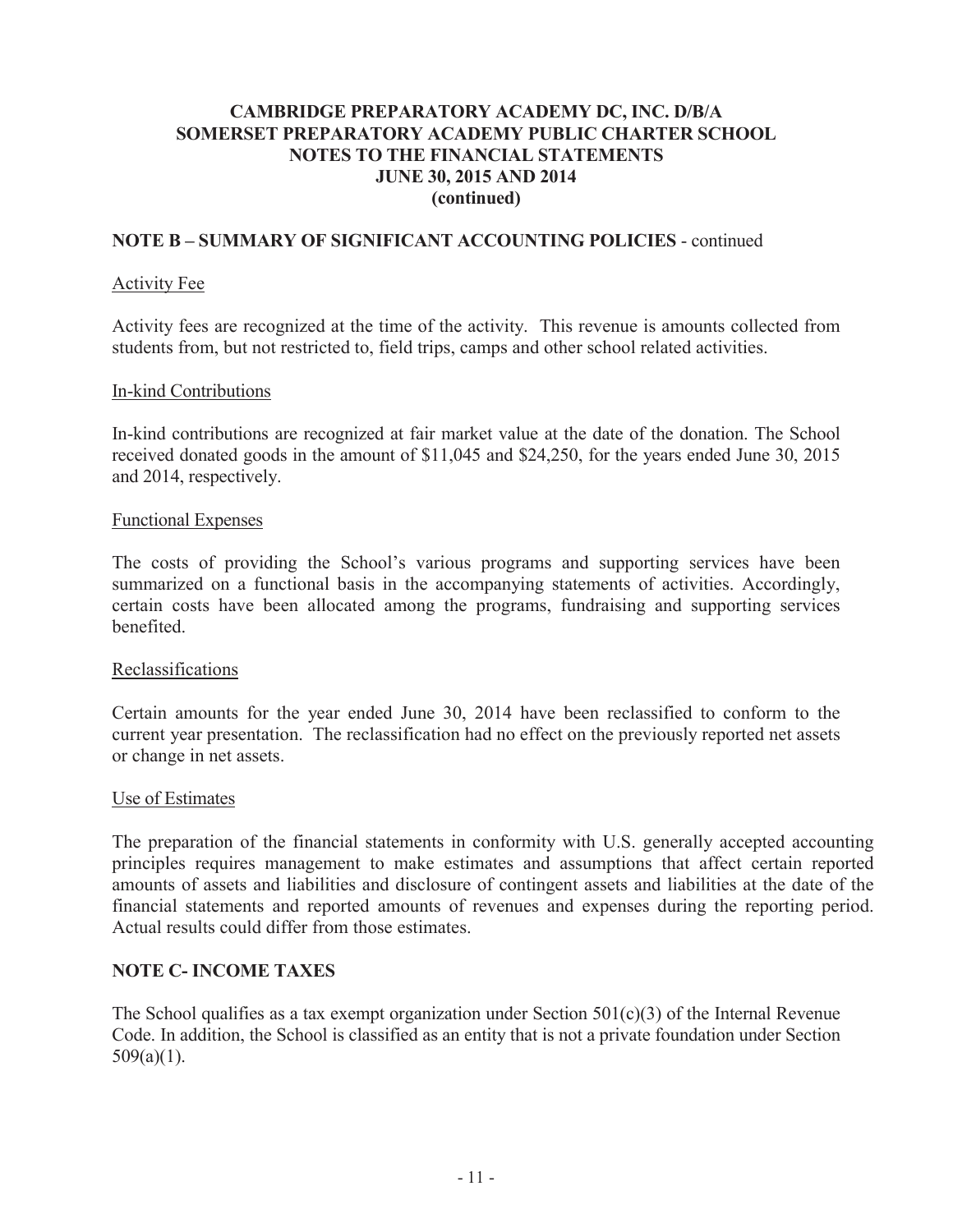# **NOTE C- INCOME TAXES -** continued

The School has adopted the accounting of uncertainty in income taxes as required by the Income Taxes topic of the FASB ASC. The topic requires the School to determine whether a tax position is more likely than not to be sustained upon examination by the applicable taxing authority, including resolution of any related appeals or litigation processes, based on the technical merits of the position. The tax benefit to be recognized is measured as the largest amount of benefit that is more than fifty percent likely of being realized upon ultimate settlement which could result in the School recording a tax liability that would reduce its net assets.

The School has analyzed its tax positions, and has concluded that no liability for unrecognized tax benefits are expected be recorded related to any uncertain tax positions taken on returns filed for open tax years (2011-2013), or expected to be taken in its 2014 information return. The School is not aware of any tax positions for which it believes that there is a reasonable possibility that the total amounts of unrecognized tax benefits will change materially in the next twelve months.

# **NOTE D - PROPERTY AND EQUIPMENT**

|                               | 2015       | 2014     |
|-------------------------------|------------|----------|
| Computers and equipment       | 353,164    | 117,865  |
| Classroom furnishings         | 77,367     | 66,822   |
| Office furnishings            | 59,494     | 33,609   |
|                               | 490,025    | 218,296  |
| Less accumulated depreciation | (151, 882) | (46,680) |
| Property and equipment, net   | 338,143    | 171,616  |

The following is a summary of property and equipment at June 30:

Depreciation expense for the years ended June 30, 2015 and 2014 totaled \$105,201 and \$46,491, respectively.

# **NOTE E - LEASE COMMITMENTS**

Effective July 15, 2013, the School entered into a sublease agreement with the Charter School Incubator Initiative, a District of Columbia nonprofit corporation, to use the property located at 3301 Wheeler Road, S.E. The property is leased by the Charter School Incubator Initiative from the District of Columbia.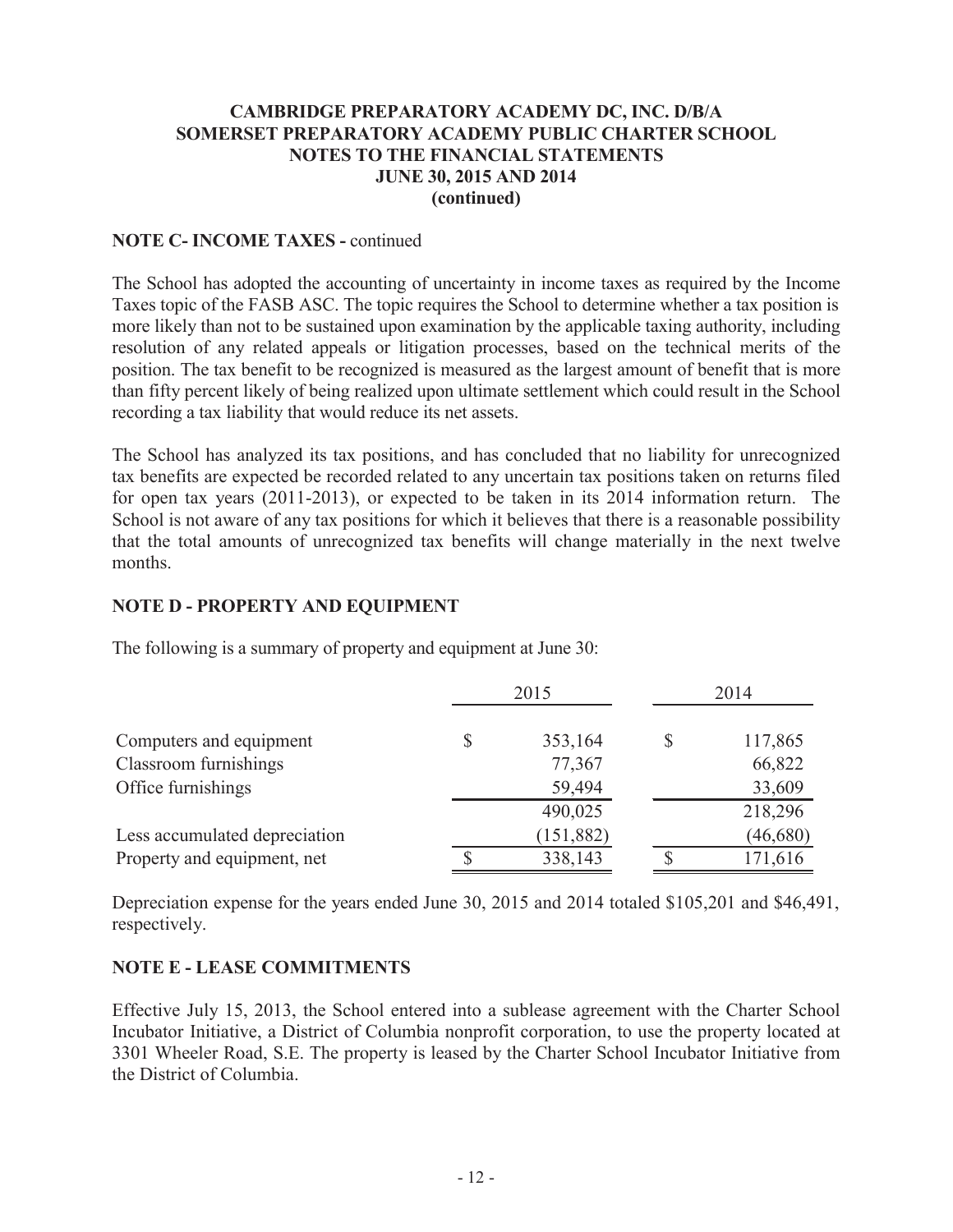# **NOTE E - LEASE COMMITMENTS -** continued

In accordance with the sublease agreement, the School pays the Charter School Incubator rent equal to eighty percent of an amount equivalent to the number of students enrolled on each census date (being every October, commencing October, 2013) multiplied by the per pupil facilities allowance received by the School from the District of Columbia. Utilities are provided by the Charter School Incubator Initiative at no additional cost to the School.

For the years ended June 30, 2015 and 2014, the rent expense totaled \$589,824 and \$384,000, respectively.

During 2015, the School entered into a second sublease agreement with the above entity for the period July 15, 2015 through July 14, 2016. For the year commencing July 1, 2015, the rent will be equal to ninety percent of the per pupil facilities allowance. This future commitment amounts cannot be determined due to the fact that the students enrolled on each census date is not a predetermined number.

# **NOTE F – COMMITMENTS AND CONTINGENT LIABILITIES**

The School receives revenue from government grants and contracts that are subject to inspection and audit by the appropriate funding agency. The purpose of these inspections and audits is to determine whether program funds were used in accordance with their respective guidelines and regulations. The potential exists for disallowance of previously funded program costs. The School is of the opinion that disallowance, if any, arising from such inspection or audits will not have a material effect on the financial statements. The School has no provisions for the possible disallowance of program costs on its financial statements.

## **NOTE G – CONCENTRATIONS OF RISK**

The School places its cash with a financial institution which at times, may exceed the Federal Deposit Insurance Corporation's insurance limit of \$250,000. For the years ended June 30, 2015 and 2014, the School had \$250,000 of bank balances that exceeded the federally insured limit. The School has neither experienced, not does it anticipate any loss of funds.

The School is supported primarily by local and federal appropriations and grants. For the years ended June 30, 2015 and 2014, 86% and 81%, respectively, of the total revenue was provided by one local government agency. Reduction of this source of support would have a significant impact on the School's programs and activities. Geographical area of clients served is Ward 8 of the District of Columbia.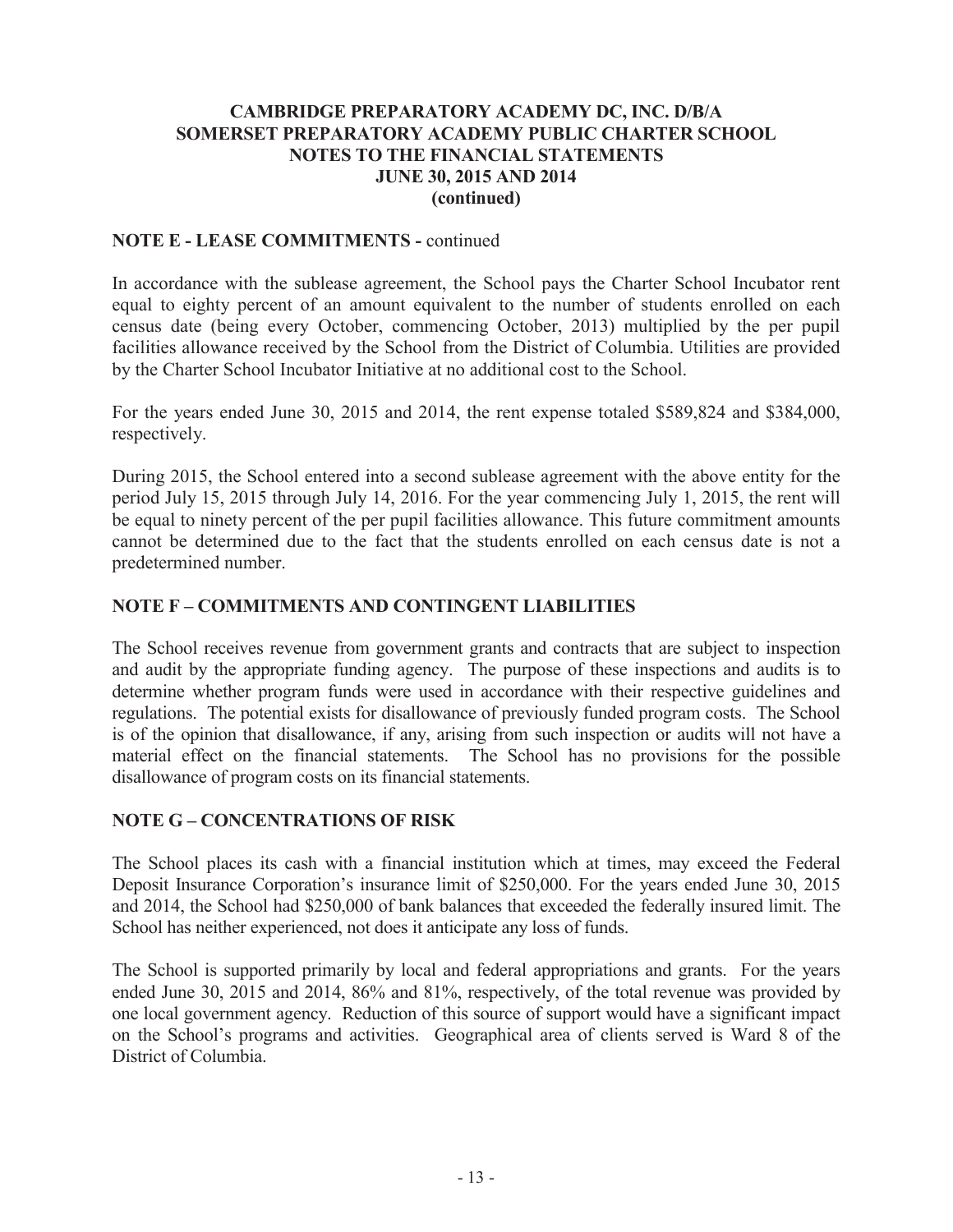# **NOTE H – AVERAGE COST PER STUDENT**

For the years ended June 30, 2015 and 2014 the average cost per student totaled \$19,896 and \$17,425, respectively. This is calculated by dividing total noncapital expenditures, by the School's full-time student enrollment.

# **NOTE I – SUPPORT SERVICES**

In accordance with the support service agreement, the School pays Academica DC, LLC a fee for support services of \$600 per student full time equivalent student per annum. For the years ended June 30, 2015 and 2014, the School's support services expense totaled \$138,375 and \$93,000, respectively.

The School also has an affiliation cooperation agreement with Somerset Academy, Inc. for the period July 1, 2013 to June 30, 2016, after which the agreement will be automatically renewed for additional one-year terms. The affiliation agreement allows the School to use the licensed marks of Somerset Academy, Inc. and as its member, comply with all standards of the Somerset Network of schools. The annual affiliation fee is \$30,000 and the total amount expensed during the years ending June 30, 2015 and 2014 was \$60,000 and \$0, respectively.

# **NOTE J – RELATED PARTY TRANSACTION**

The School sublease facilities from the Charter School Incubator Initiative, a District of Columbia nonprofit corporation whose director and president is a Board member of the School. The School's corporate policies include a conflict of interest policy that is reviewed and signed annually by the Board members.

## **NOTE K - SUBSEQUENT EVENTS**

As required by the Subsequent Events topic of the FASB ASC, the School has evaluated the impact on its financial statements and disclosures of certain transactions occurring subsequent to its year end through the date of the auditors' report, which is the date the School's financial statements, were available to be issued. Management has determined that there are no subsequent events that require disclosure pursuant to the subsequent event topic.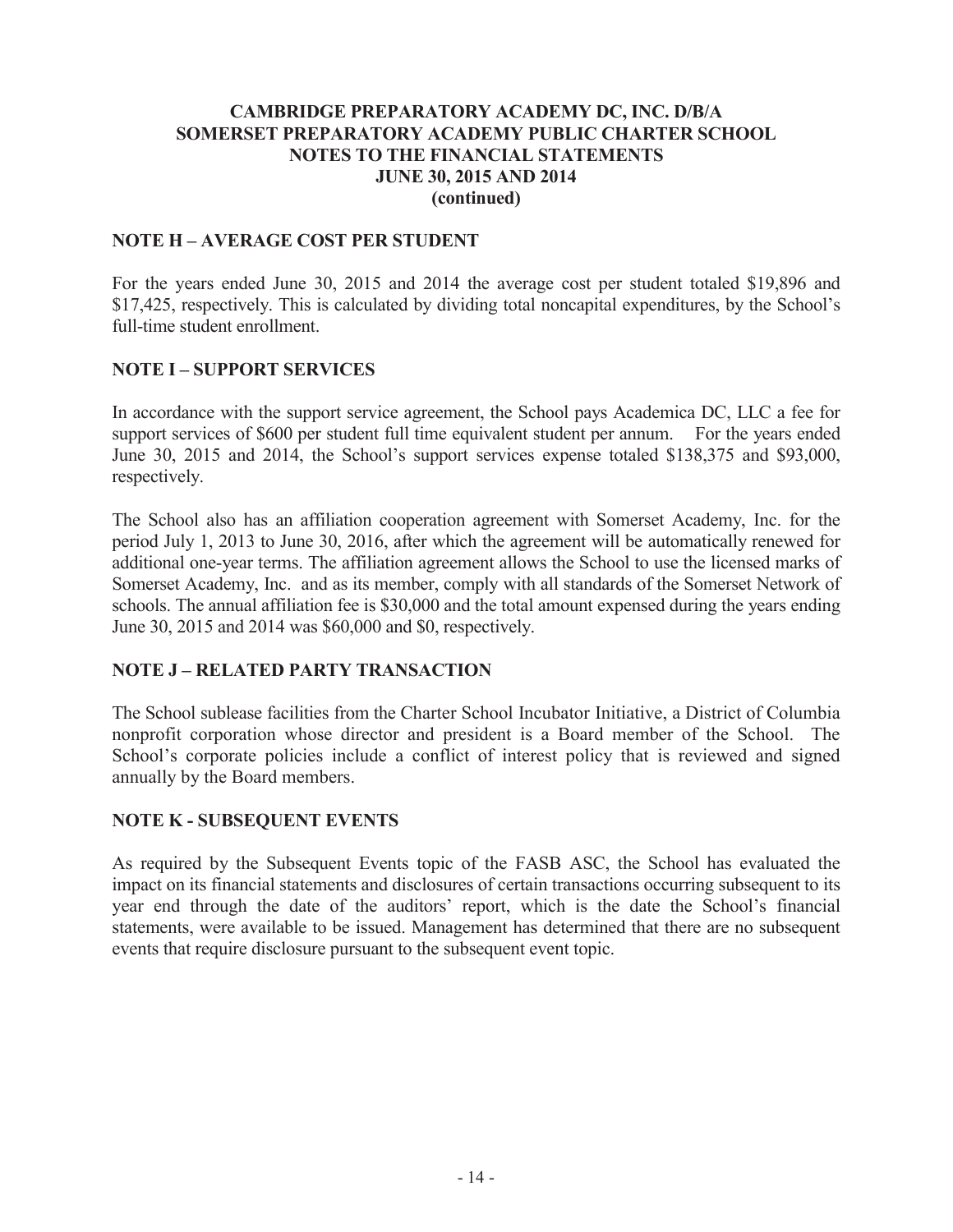

# **INDEPENDENT AUDITOR'S REPORT ON INTERNAL CONTROL OVER FINANCIAL REPORTING AND ON COMPLIANCE AND OTHER MATTERS BASED ON AN AUDIT OF FINANCIAL STATEMENTS PERFORMED IN ACCORDANCE WITH** *GOVERNMENT AUDITING STANDARDS*

The Board of Directors Cambridge Preparatory Academy DC, Inc. D/B/A Somerset Preparatory Academy Public Charter School Washington, DC

We have audited, in accordance with the auditing standards generally accepted in the United States of America and the standards applicable to financial audits contained in the *Government Auditing Standards* issued by the Comptroller General of the United States, the financial statements of Cambridge Preparatory Academy DC, Inc. D/B/A Somerset Preparatory Academy Public Charter School, (a nonprofit organization), (the "School"), which comprise the statement of financial position as of June 30, 2015, and the related statements of activities, functional expenses, and cash flows, for the year then ended, and the related notes to the financial statements, and have issued our report thereon dated November 17, 2015.

# **Internal Control Over Financial Reporting**

In planning and performing our audit of the financial statements, we considered the School's internal control over financial reporting (internal control) to determine the audit procedures that are appropriate in the circumstances for the purpose of expressing our opinion on the financial statements, but not for the purpose of expressing an opinion on the effectiveness of the School's internal control. Accordingly, we do not express an opinion on the effectiveness of the School's internal control.

A *deficiency in internal control* exists when the design or operation of a control does not allow management or employees, in the normal course of performing their assigned functions, to prevent, or detect and correct, misstatements on a timely basis. A *material weakness* is a deficiency, or a combination of deficiencies, in internal control, such that there is a reasonable possibility that a material misstatement of the entity's financial statements will not be prevented, or detected and corrected on a timely basis. A *significant deficiency* is a deficiency, or a combination of deficiencies, in internal control that is less severe than a material weakness, yet important enough to merit attention by those charged with governance.

Our consideration of internal control was for the limited purpose described in the first paragraph of this section and was not designed to identify all deficiencies in internal control that might be material weaknesses or significant deficiencies. Given these limitations, during our audit we did not identify any deficiencies in internal control that we consider to be material weaknesses. However, material weaknesses may exist that have not been identified.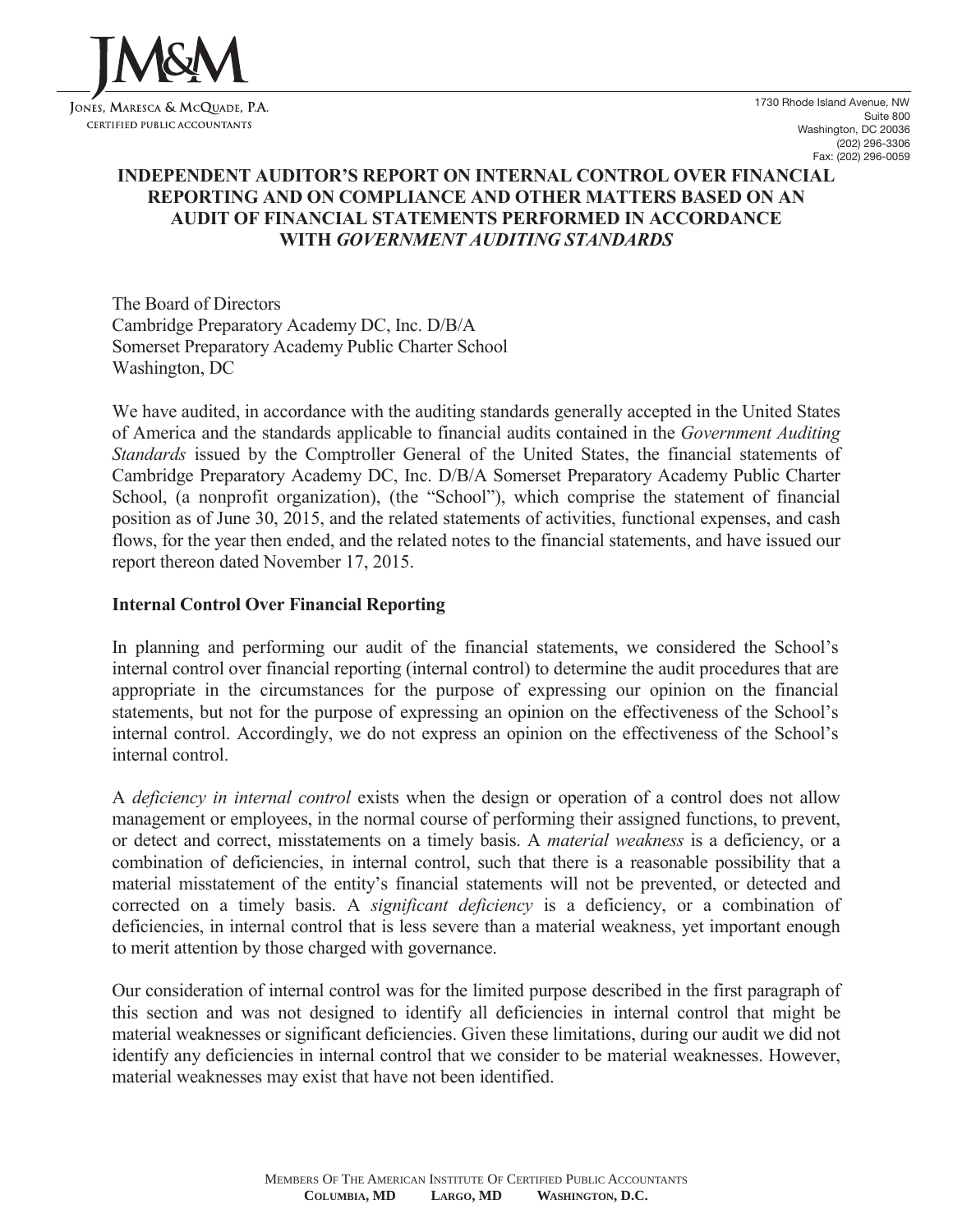# **Compliance and Other Matters**

As part of obtaining reasonable assurance about whether the School's financial statements are free from material misstatement, we performed tests of its compliance with certain provisions of laws, regulations, contracts, and grant agreements, noncompliance with which could have a direct and material effect on the determination of financial statement amounts. However, providing an opinion on compliance with those provisions was not an objective of our audit, and accordingly, we do not express such an opinion. The results of our tests disclosed no instances of noncompliance or other matters that are required to be reported under *Government Auditing Standards*.

## **Purpose of this Report**

The purpose of this report is solely to describe the scope of our testing of internal control and compliance and the results of that testing, and not to provide an opinion on the effectiveness of the School's internal control or on compliance. This report is an integral part of an audit performed in accordance with *Government Auditing Standards* in considering the School's internal control and compliance. Accordingly, this communication is not suitable for any other purpose.

Jam Marina & Mc Quade PA

Washington, DC November 17, 2015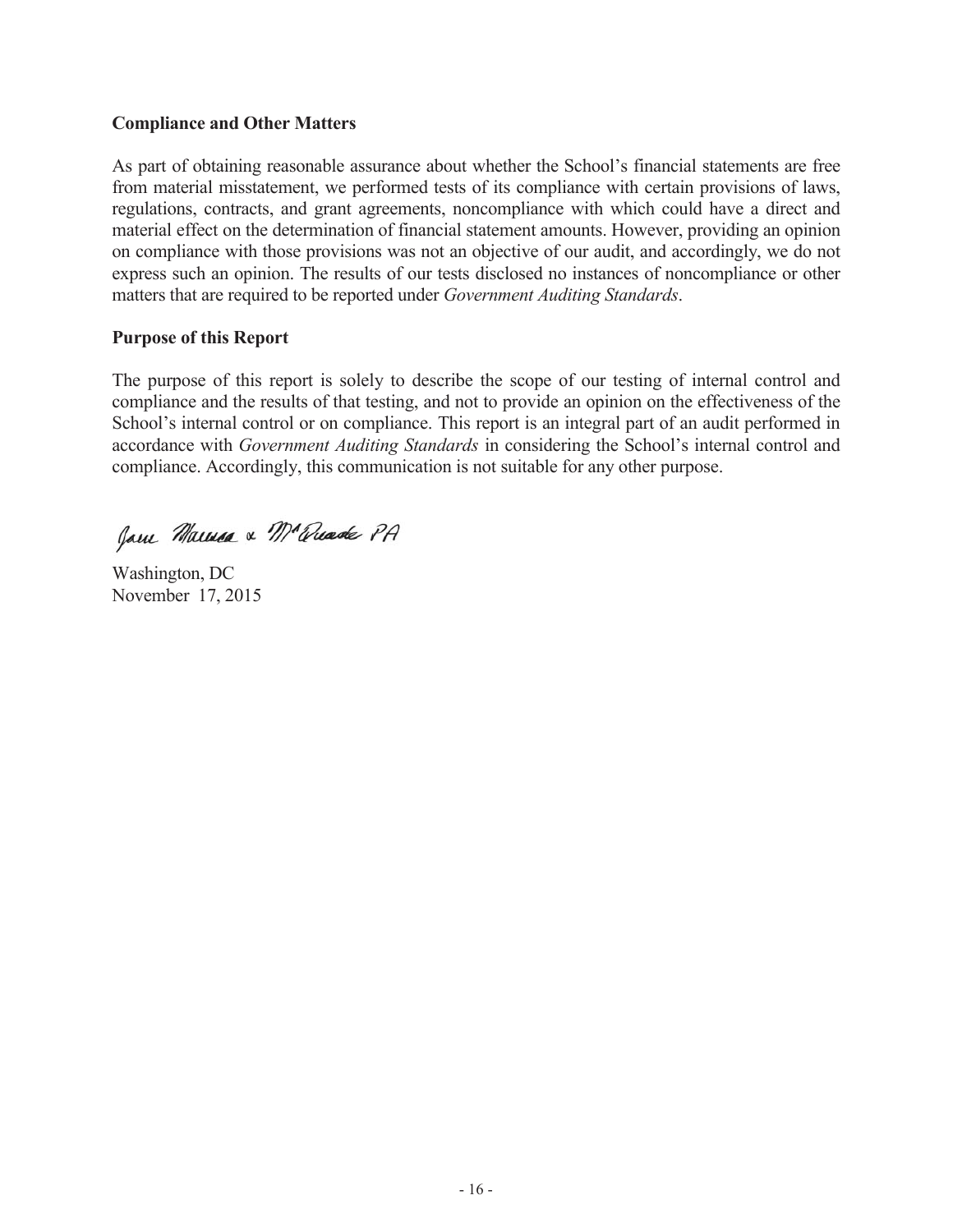

1730 Rhode Island Avenue, NW Suite 800 Washington, DC 20036 (202) 296-3306 Fax: (202) 296-0059

# **INDEPENDENT AUDITOR'S REPORT ON COMPLIANCE FOR EACH MAJOR PROGRAM AND ON INTERNAL CONTROL OVER COMPLIANCE REQUIRED BY OMB CIRCULAR A-133**

The Board of Directors Cambridge Preparatory Academy DC, Inc. D/B/A Somerset Preparatory Academy Public Charter School Washington, DC

# **Report on Compliance for Each Major Federal Program**

We have audited Cambridge Preparatory Academy DC, Inc. D/B/A Somerset Preparatory Academy Public Charter School's (the School's) compliance with the types of compliance requirements described in the *OMB Circular A-133 Compliance Supplement* that could have a direct and material effect on each of the School's major federal programs for the year ended June 30, 2015. The School's major federal programs are identified in the summary of auditor's results section of the accompanying schedule of findings and questioned costs.

## *Management's Responsibility*

Management is responsible for compliance with the requirements of laws, regulations, contracts, and grants applicable to its federal programs.

## *Auditor's Responsibility*

Our responsibility is to express an opinion on compliance for each of the School's major federal programs based on our audit of the types of compliance requirements referred to above. We conducted our audit of compliance in accordance with auditing standards generally accepted in the United States of America; the standards applicable to financial audits contained in *Government Auditing Standards*, issued by the Comptroller General of the United States; and OMB Circular A-133, *Audits of States, Local Governments, and Non-Profit Organizations*. Those standards and OMB Circular A-133 require that we plan and perform the audit to obtain reasonable assurance about whether noncompliance with the types of compliance requirements referred to above that could have a direct and material effect on a major federal program occurred. An audit includes examining, on a test basis, evidence about the School's compliance with those requirements and performing such other procedures as we considered necessary in the circumstances.

We believe that our audit provides a reasonable basis for our opinion on compliance for each major federal program. However, our audit does not provide a legal determination of the School's compliance.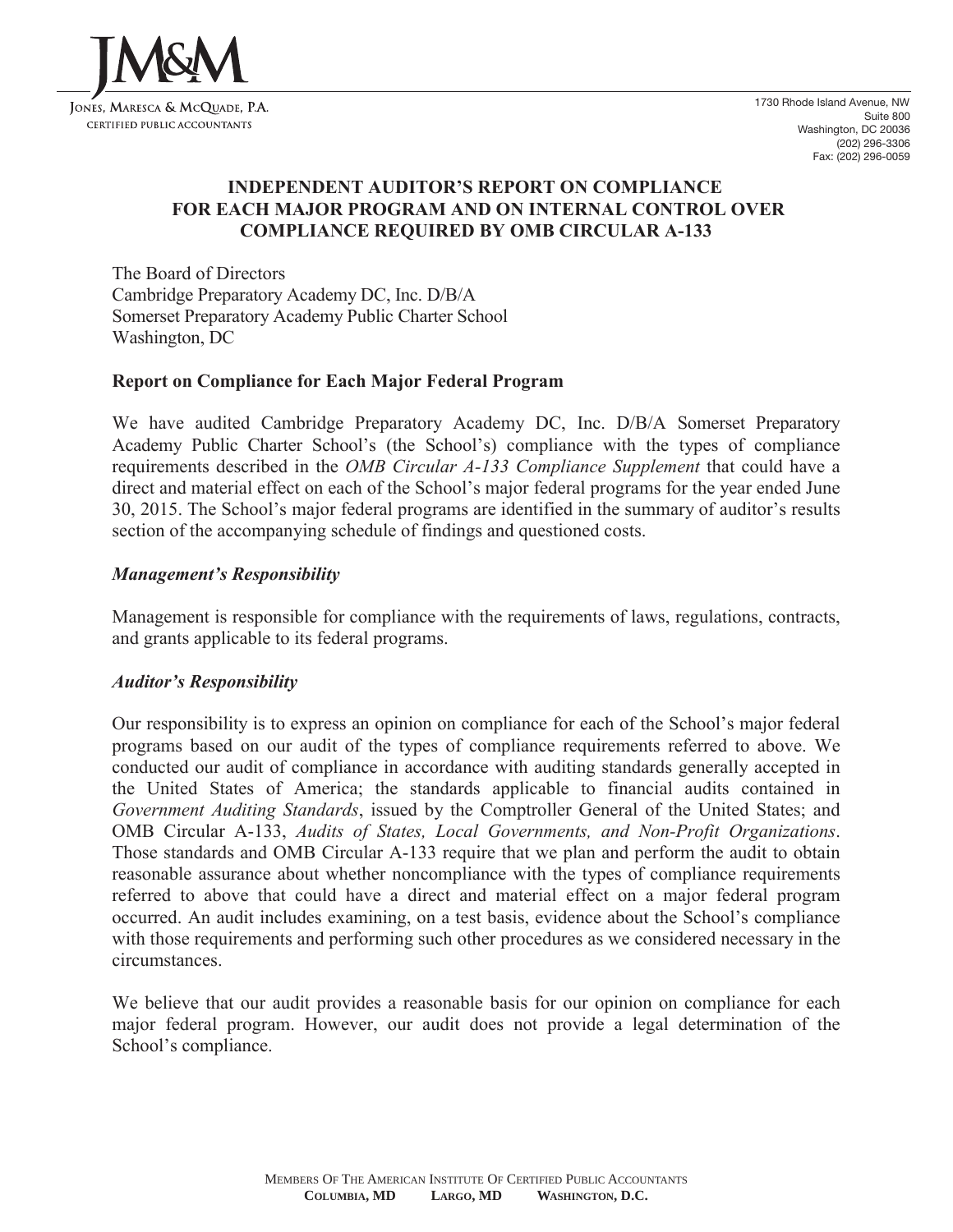## **Opinion on Each Major Federal Program**

In our opinion, Cambridge Preparatory Academy DC, Inc. D/B/A Somerset Preparatory Academy Public Charter School complied, in all material respects, with the types of compliance requirements referred to above that could have a direct and material effect on each of its major federal programs for the year ended June 30, 2015.

#### **Report on Internal Control Over Compliance**

Management of the School is responsible for establishing and maintaining effective internal control over compliance with the types of compliance requirements referred to above. In planning and performing our audit of compliance, we considered the School's internal control over compliance with the types of requirements that could have a direct and material effect on each major federal program to determine the auditing procedures that are appropriate in the circumstances for the purpose of expressing an opinion on compliance for each major federal program and to test and report on internal control over compliance in accordance with OMB Circular A-133, but not for the purpose of expressing an opinion on the effectiveness of internal control over compliance. Accordingly, we do not express an opinion on the effectiveness of the School's internal control over compliance.

A *deficiency in internal control over compliance* exists when the design or operation of a control over compliance does not allow management or employees, in the normal course of performing their assigned functions, to prevent, or detect and correct, noncompliance with a type of compliance requirement of a federal program on a timely basis. A *material weakness in internal control over compliance* is a deficiency, or combination of deficiencies, in internal control over compliance, such that there is a reasonable possibility that material noncompliance with a type of compliance requirement of a federal program will not be prevented, or detected and corrected, on a timely basis. A *significant deficiency in internal control over compliance* is a deficiency, or a combination of deficiencies, in internal control over compliance with a type of compliance requirement of a federal program that is less severe than a material weakness in internal control over compliance, yet important enough to merit attention by those charged with governance.

Our consideration of internal control over compliance was for the limited purpose described in the first paragraph of this section and was not designed to identify all deficiencies in internal control over compliance that might be material weaknesses or significant deficiencies. We did not identify any deficiencies in internal control over compliance that we consider to be material weaknesses. However, material weaknesses may exist that have not been identified.

The purpose of this report on internal control over compliance is solely to describe the scope of our testing of internal control over compliance and the results of that testing based on the requirements of OMB Circular A-133. Accordingly, this report is not suitable for any other purpose.

Jam Marie & Mc Quade PA

Washington, DC November 17, 2015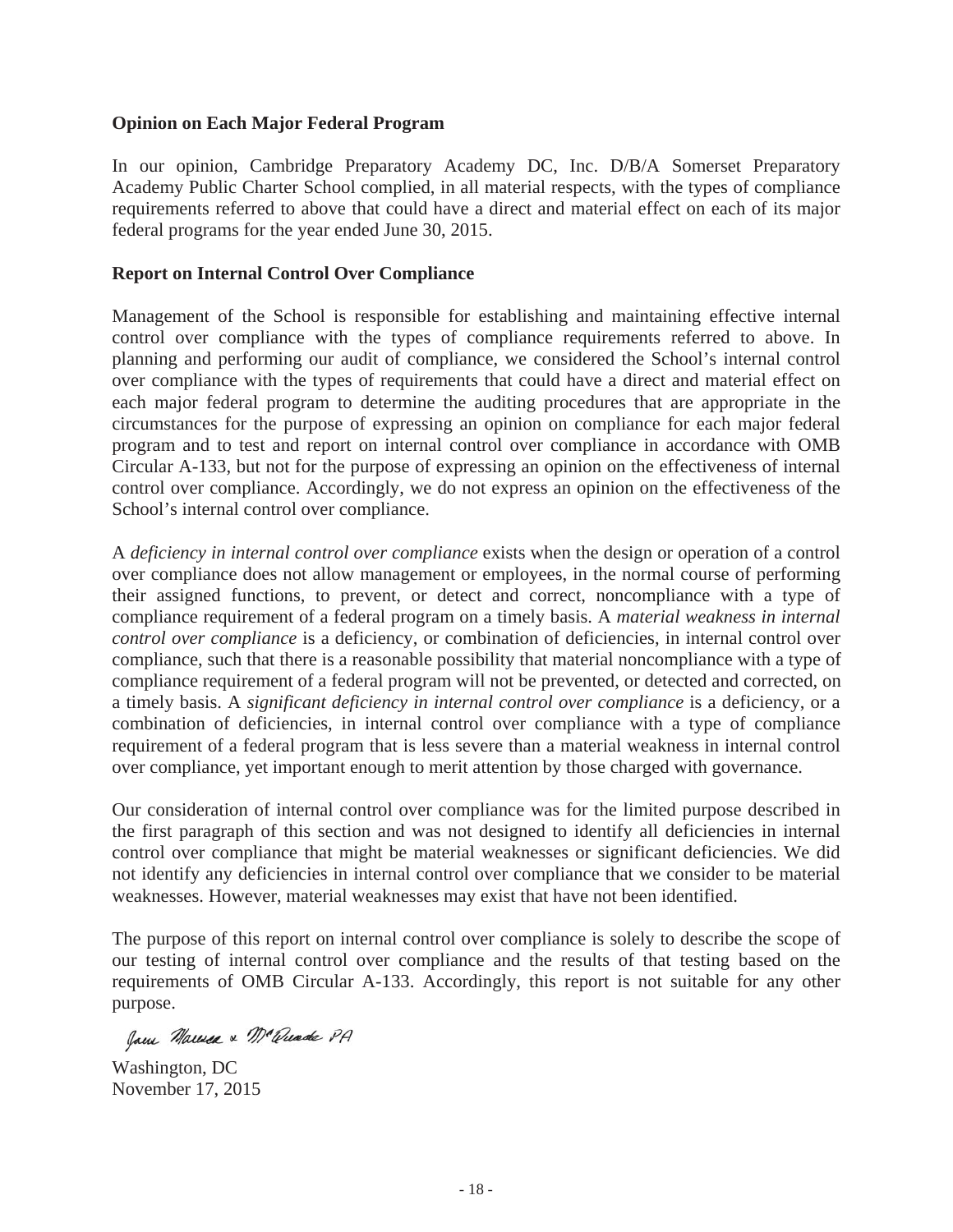#### **SCHEDULE OF EXPENDITURES OF FEDERAL AWARDS YEAR ENDED JUNE 30, 2015 SOMERSET PREPARATORY ACADEMY PUBLIC CHARTER SCHOOL CAMBRIDGE PREPARATORY ACADEMY DC, INC. D/B/A**

| <b>Federal Grantor/Pass-through Grantor/</b><br><b>Program or Cluster Title</b>                                     | <b>Federal CFDA</b><br><b>Number</b> | Grant<br><b>Identification</b><br><b>Number</b> | Federal<br><b>Expenditures</b> |
|---------------------------------------------------------------------------------------------------------------------|--------------------------------------|-------------------------------------------------|--------------------------------|
| <b>U.S. Department of Education</b>                                                                                 |                                      |                                                 |                                |
| Pass Through from District of Columbia Office of the                                                                |                                      |                                                 |                                |
| <b>State Superintendent of Education (OSSE)</b>                                                                     |                                      |                                                 |                                |
| Title I Grants to Local Educational Agencies                                                                        |                                      |                                                 |                                |
| <b>NCLB</b> Phase 15                                                                                                | 84.010                               | 52010A                                          | \$<br>120,256                  |
| <b>Improving Teacher Quality State Grants</b>                                                                       |                                      |                                                 |                                |
| Phase 15                                                                                                            | 84.367                               | 52367A                                          | 37,787                         |
| DC School Choice Incentive Program:                                                                                 |                                      |                                                 |                                |
| Increasing Academic Quality                                                                                         | 84.370                               |                                                 | 115,059                        |
| Special Education Grants to States (IDEA, Part B)                                                                   |                                      |                                                 |                                |
| Phase 15                                                                                                            | 84.027                               | 52027A                                          | 22,412                         |
| <b>Charter Schools</b>                                                                                              |                                      |                                                 |                                |
| Implementation                                                                                                      | 84.282                               |                                                 | 274,807                        |
| <b>Total U.S. Department of Education</b>                                                                           |                                      |                                                 | 570,321                        |
| U.S. Department of Agriculture - Food and Nutrition Service<br>Pass Through from District of Columbia Office of the |                                      |                                                 |                                |
| <b>State Superintendent of Education (OSSE)</b>                                                                     |                                      |                                                 |                                |
| School Breakfast Program                                                                                            | 10.553                               |                                                 | 119,915                        |
| <b>Total U.S. Department of Agriculture</b>                                                                         |                                      |                                                 | 119,915                        |
| <b>TOTAL EXPENDITURES OF FEDERAL AWARDS</b>                                                                         |                                      |                                                 | \$<br>690.236                  |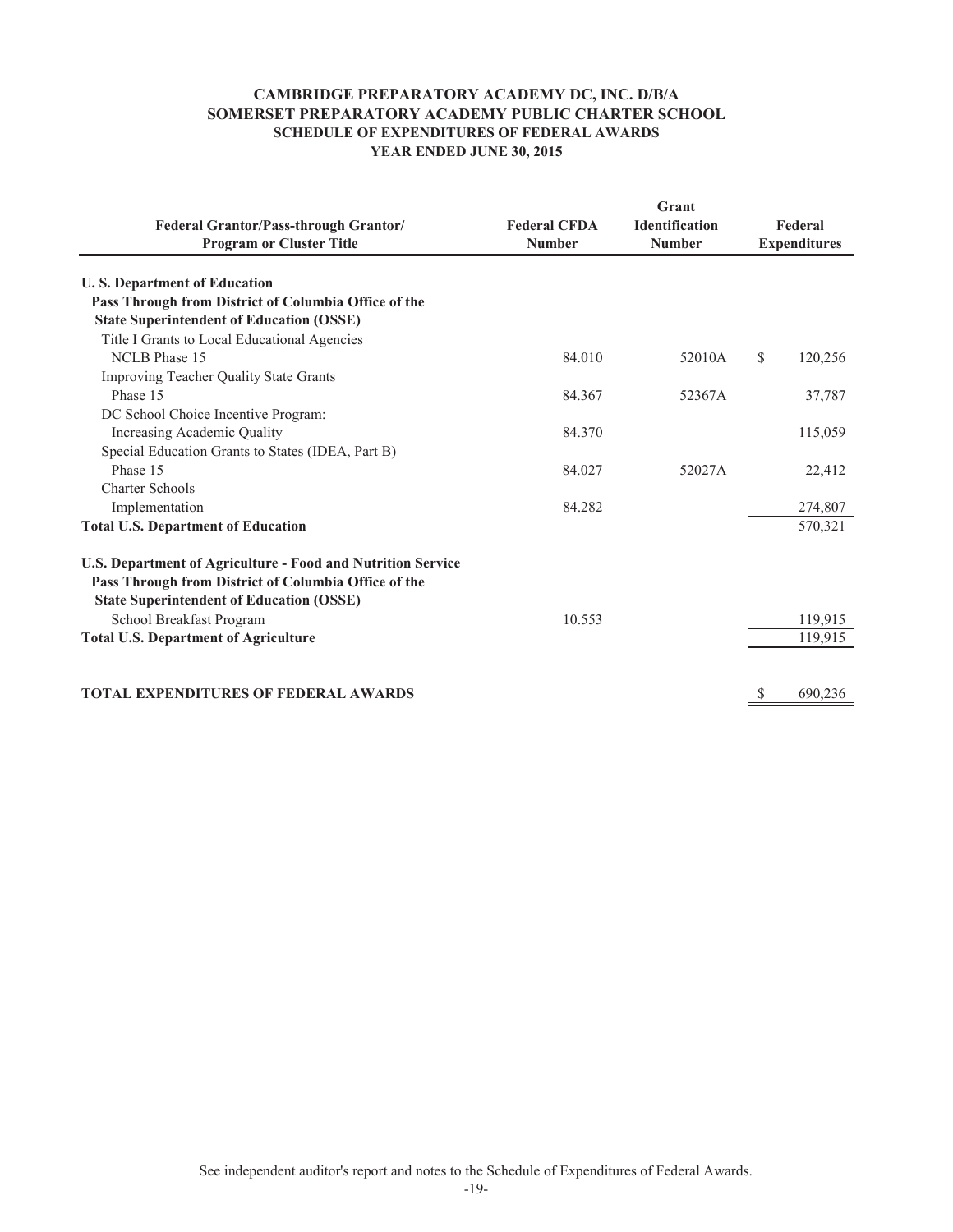# **CAMBRIDGE PREPARATORY ACADEMY, DC, INC. D/B/A SOMERSET PREPARATORY ACADEMY PUBLIC CHARTER SCHOOL NOTES TO THE SCHEDULE OF EXPENDITURES OF FEDERAL AWARDS JUNE 30, 2015**

# **NOTE A – BASIS OF PRESENTATION**

The accompanying Schedule of Expenditures of Federal Awards (the "Schedule") includes the federal grant activity of the School under programs of the federal government for the year ended June 30, 2015. The information in the Schedule is presented in accordance with the requirements of the Office of Management and Budget ("OMB") Circular A-133, *Audits of States, Local Governments, and Non-Profit Organizations*. Because the Schedule presents only a selected portion of the operations of the School it is not intended to and does not present the financial position, changes in net assets or cash flows of the School.

# **NOTE B – SUMMARY OF SIGNIFICANT ACCOUNTING POLICIES**

Expenditures reported in the Schedule are reported on the accrual basis of accounting. Such expenditures are recognized following the cost principles contained in the OMB Circular A-122, *Cost Principles for Non-Profit Organizations*, wherein, certain types of expenditures are not allowable or are limited as to reimbursement. Pass-through entity identifying numbers are presented where available.

# **NOTE C – RECONCILIATION TO THE FINANCIAL STATEMENTS**

Expenditures per the Schedule exclude \$8,445 of federal funds provided under the Federal Communications Commission E-Rate program, which are reported as federal entitlements and grant revenue in the statement of activities. Funding under the E-Rate program is considered to be federal funds, however, does not qualify as direct financial support, and therefore, is exempt from Single Audit requirements.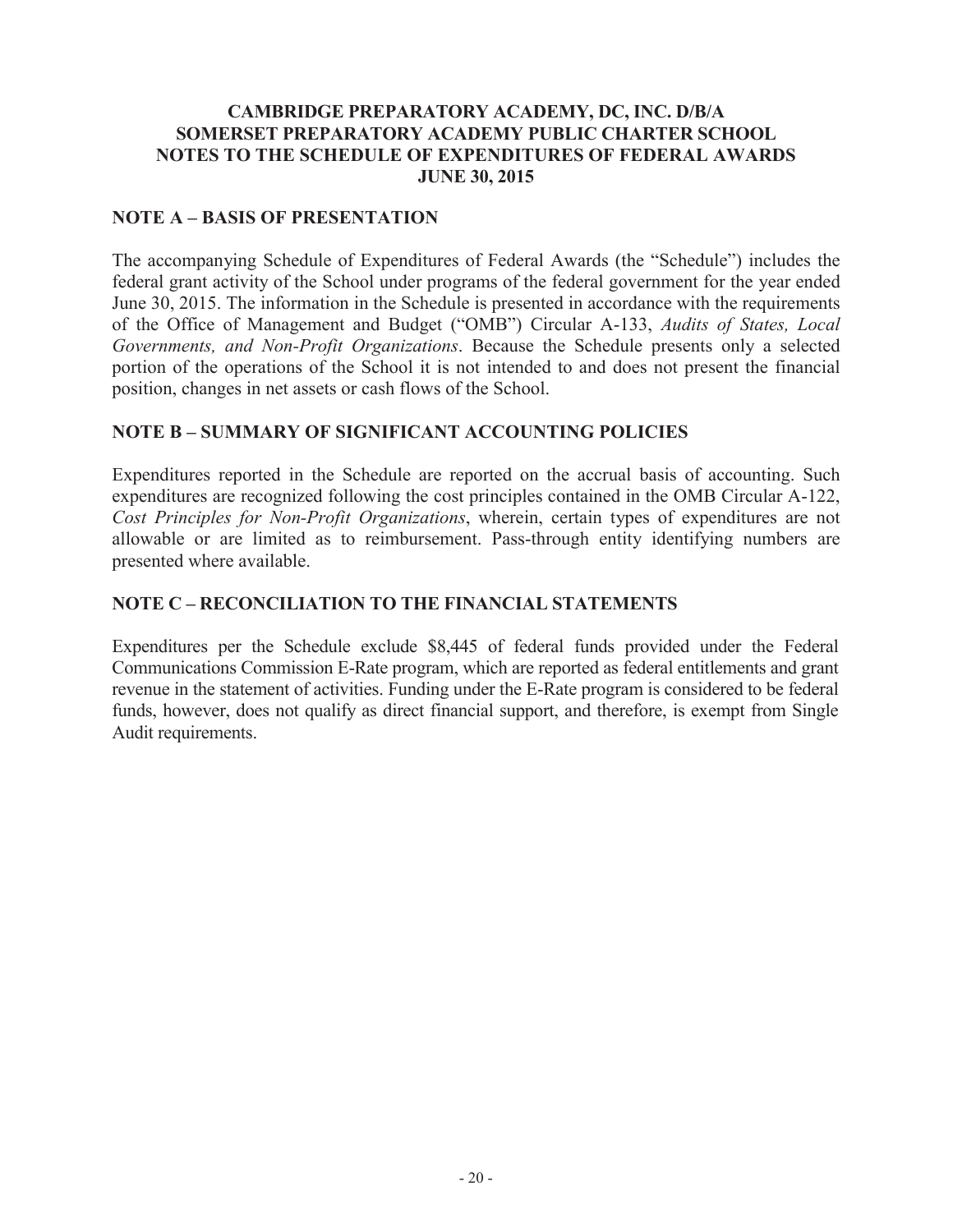#### **CAMBRIDGE PREPARATORY ACADEMY DC, INC. D/B/A SOMERSET PREPARATORY ACADEMY PUBLIC CHARTER SCHOOL SCHEDULE OF FINDINGS AND QUESTIONED COSTS JUNE 30, 2015**

# **SECTION I - SUMMARY OF AUDITOR'S RESULTS**

# *Financial Statements*

| Type of report issued on the financial statements                                                        |                                                                                                                          |         | Unmodified                    |
|----------------------------------------------------------------------------------------------------------|--------------------------------------------------------------------------------------------------------------------------|---------|-------------------------------|
| Internal control over financial reporting:                                                               |                                                                                                                          |         |                               |
|                                                                                                          | Material weakness identified?                                                                                            |         | N <sub>o</sub>                |
|                                                                                                          | Significant deficiencies identified that are not<br>considered to be material weakness?                                  |         | No                            |
|                                                                                                          | Noncompliance material to financial statements noted?                                                                    |         | N <sub>0</sub>                |
| <b>Federal Awards</b>                                                                                    |                                                                                                                          |         |                               |
| Type of auditor's report issued on compliance for<br>major programs:                                     |                                                                                                                          |         | Unmodified                    |
| Internal control over major programs:                                                                    |                                                                                                                          |         |                               |
|                                                                                                          | Material weakness identified?<br>Significant deficiencies identified that are not<br>considered to be material weakness? |         | No<br>No                      |
| Any audit findings disclosed that are required to be<br>reported under section 510(a) of Circular A-133? |                                                                                                                          |         | No                            |
| <b>Major programs</b>                                                                                    |                                                                                                                          |         |                               |
| Name of Federal Program:<br><b>CFDA</b> Number                                                           | 84.282                                                                                                                   |         | Charter School Implementation |
| Name of Federal Program:<br><b>CFDA</b> Number                                                           |                                                                                                                          | Program | DC School Choice Incentive    |
|                                                                                                          | 84.370                                                                                                                   |         |                               |